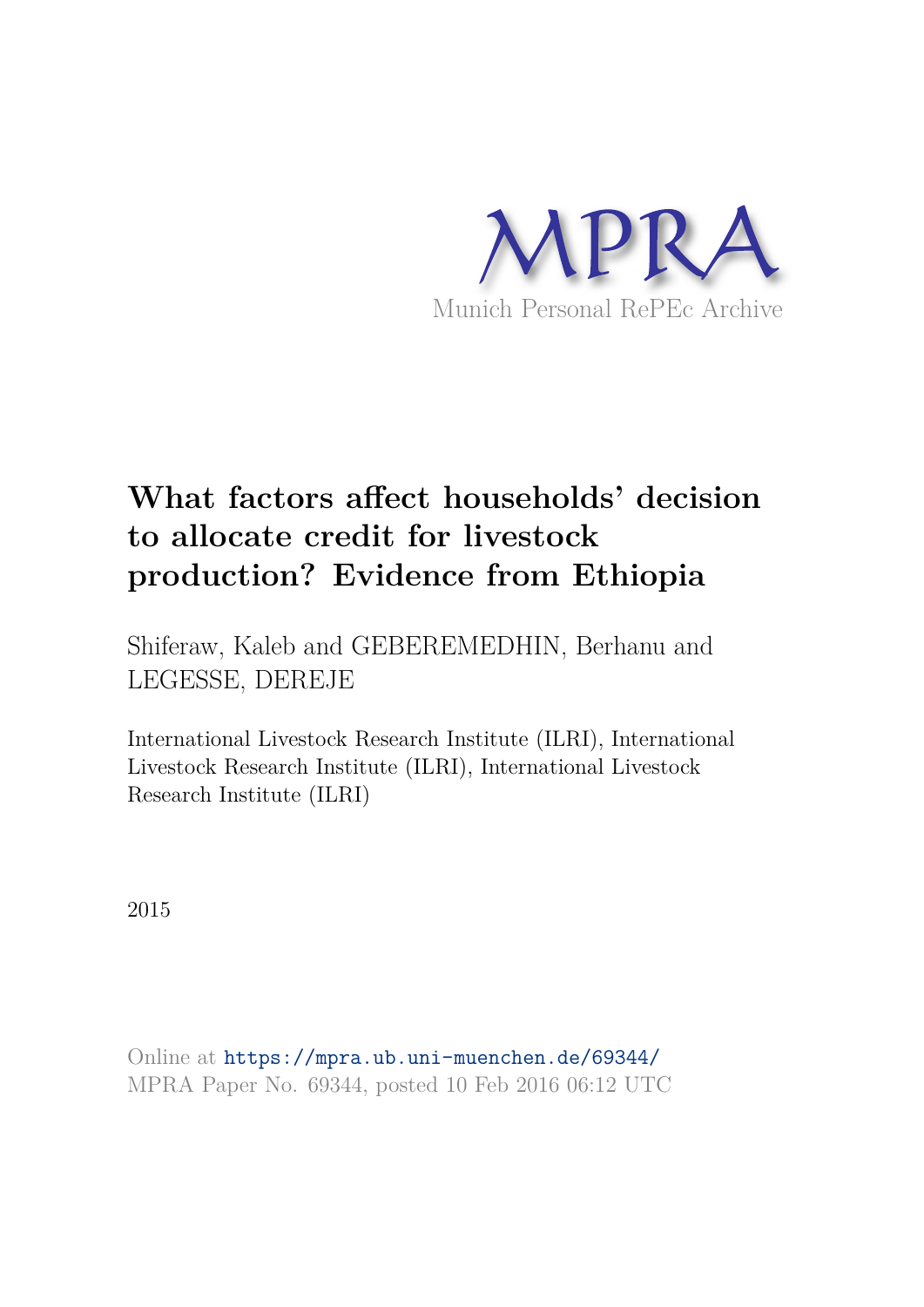# What factors affect households' decision to allocate credit for livestock production? Evidence from Ethiopia

# KALEB SHIFERAW, BERHANU GEBEREMEDHIN AND DEREJE LEGESSE

International Livestock Research Institute (ILRI) Ethiopia

[ILRI-Ethiopia@cgiar.org](mailto:ILRI-Ethiopia@cgiar.org) P.O. Box 5689 Addis Ababa, Ethiopia P +251-11 617 2000 F +251-11 646 4645

# **Corresponding author**

Kaleb Shiferaw Email: k.shiferaw@cgiar.org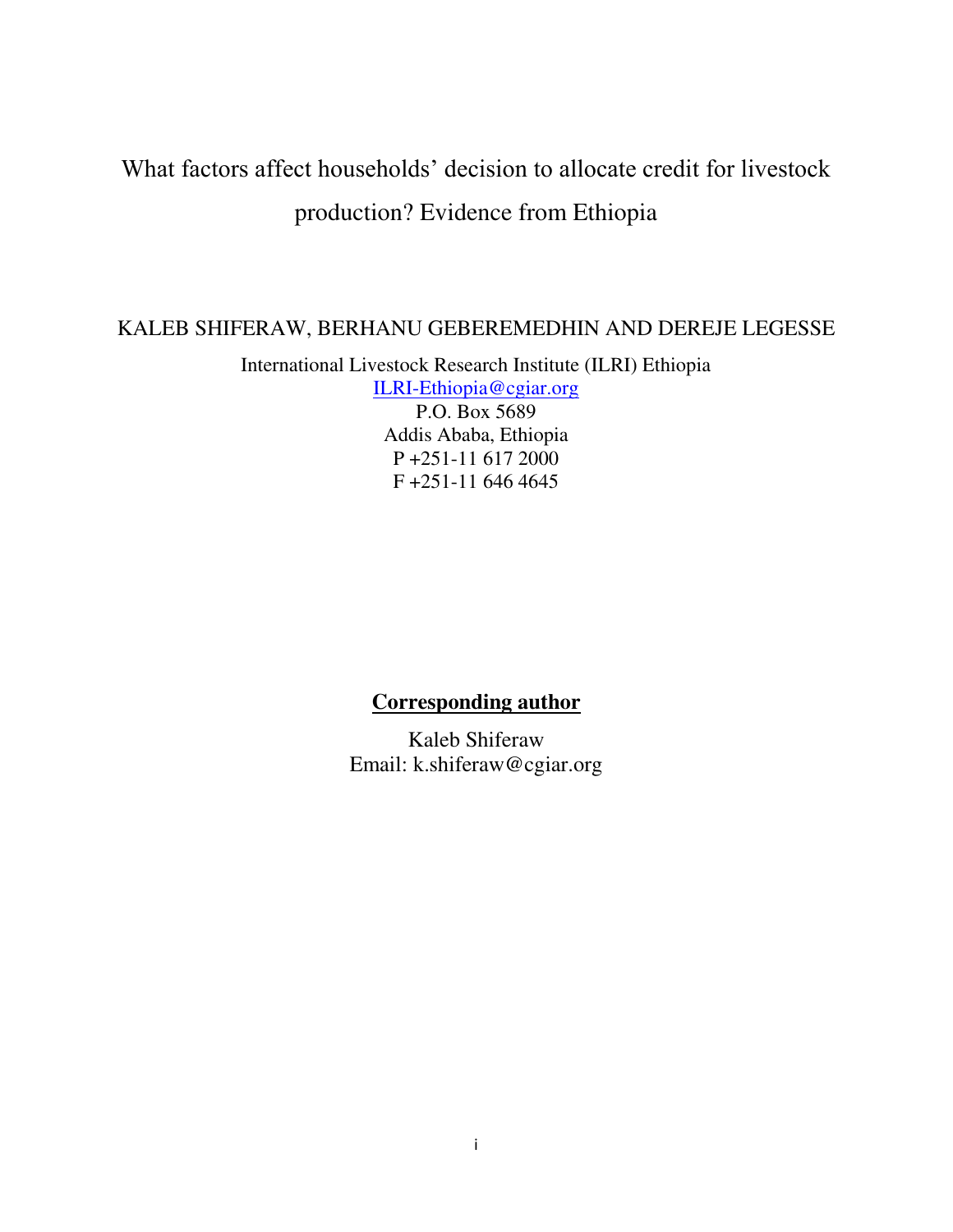# **Abstract**

Access to credit is often viewed as a key to transform semi-subsistence smallholders into market oriented producers. However only few studies have examined factors that affect farmers' decision to allocate credit on farm activities in general and livestock production in particular. A trivariate probit model with double selection is employed to identify factors that affect farmers' decision to allocate credit on livestock production using data collected from smallholder farmers in Ethiopia. After controlling for two sample selection bias – taking credit in the production season and decision to allocate credit on farm activities – land ownership and access to a livestock centered extension service are found to have a significant ( $p$ <0.001) effect on farmers decision to use credit for livestock production. The result showed farmers with large land holding, and access to a livestock centered extension services are more likely to utilize credit for livestock production. However since the effect of land ownership squared is negative the effect of land ownership for those who own a large plot of land lessens. The study highlights the fact that improving access to credit does not automatically translate into more productive households. Improving farmers' access to credit should be followed by a focused extension services.

Key word: livestock production, credit access, credit allocation, household decision, double sample selection JEL Code: Q12. Q14. Q16. D13.C34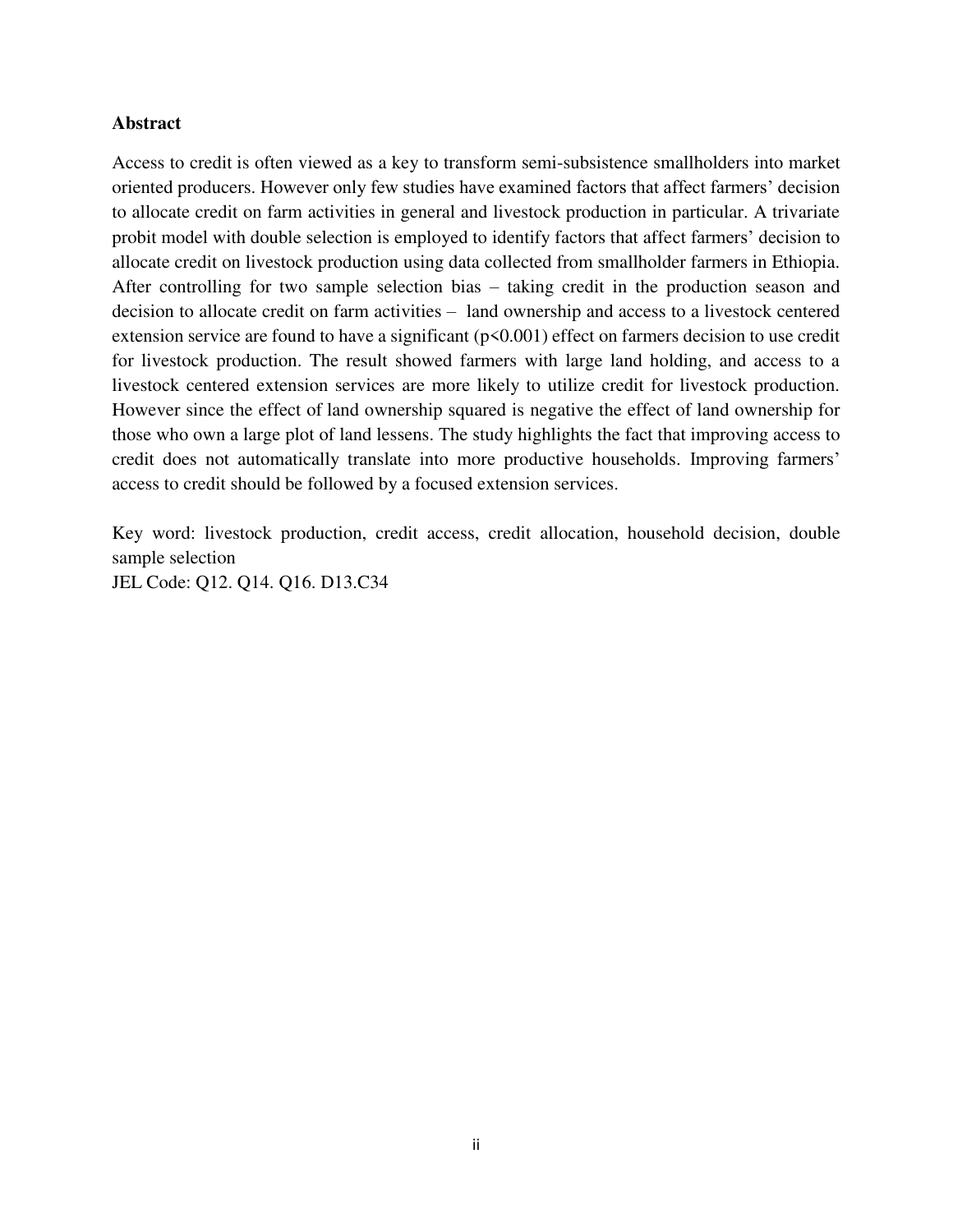# **Introduction**

There has been a general consensus about the importance of credit as a tool for agricultural development. This is particularly more so in developing countries where farmers often operate with minimum capital and trapped in a vicious "low investment  $\rightarrow$  low return  $\rightarrow$  low investment" cycle. In this case agricultural credit is considered an important factor for increased agricultural production and rural development because it enhances productivity and promotes standard of living by breaking the vicious cycle of poverty of small scale farmers.

The main argument for this is that provision of credit will increasingly lead to increased incomes of rural populations, mainly by mobilizing resources for more productive uses. Thus, the usefulness of any agricultural credit program apart from its availability, accessibility and affordability also depends on its proper and efficient allocation and utilization for the intended purpose by farmers (Oboh VU, Ekpebu ID, 2011). This has also an implication on repayment rate and loan default among farmers.

In this regard it is important to understand why some farmers use credit for productive purposes while other spends it on non-productive activities or uses it to meet their daily consumption. A better understanding of the farmers' behavior in allocating credit would provide useful information for project implementers and financial institutions that works with small-scale farmers.

Credit to farmers can be categorized into cash credit (loans given to farmers by financial institutions), and non-cash credit which comprise the supply of inputs to farmers by government or cooperatives for which these farmers make payments after harvesting. This study is focused on cash credit (i.e., loans that farmers received from the financial institutions).

The main objective of this paper is to explore factors that affect farmer's decision to allocate credit on livestock production. For this purpose a probit model with double sample selection is used.

This rest of the paper is organized as follows. Section two provides the literature review. Section three describes the research methodology that includes analytical techniques, the data source and collection procedures as well as description of explanatory variables used in the model. Section four presents the descriptive and econometrics result. Section five discuss the findings followed by section sex which concludes the paper and draw implication.

# **Credit and Agriculture**

Financial services (including Credit, Savings & Insurance) are crucial inputs required by the smallholder farmers in developing countries. Credit & savings help small holders to establish and expand their farms with the aim of increasing agricultural production, invest in land improvements or agricultural technology, enhancing food sufficiency, promoting household and national income, and augmenting the individual borrower's ability to repay borrowed fund. It enables the poor farmers to tap the financial resources and take advantage of the potentially profitable investment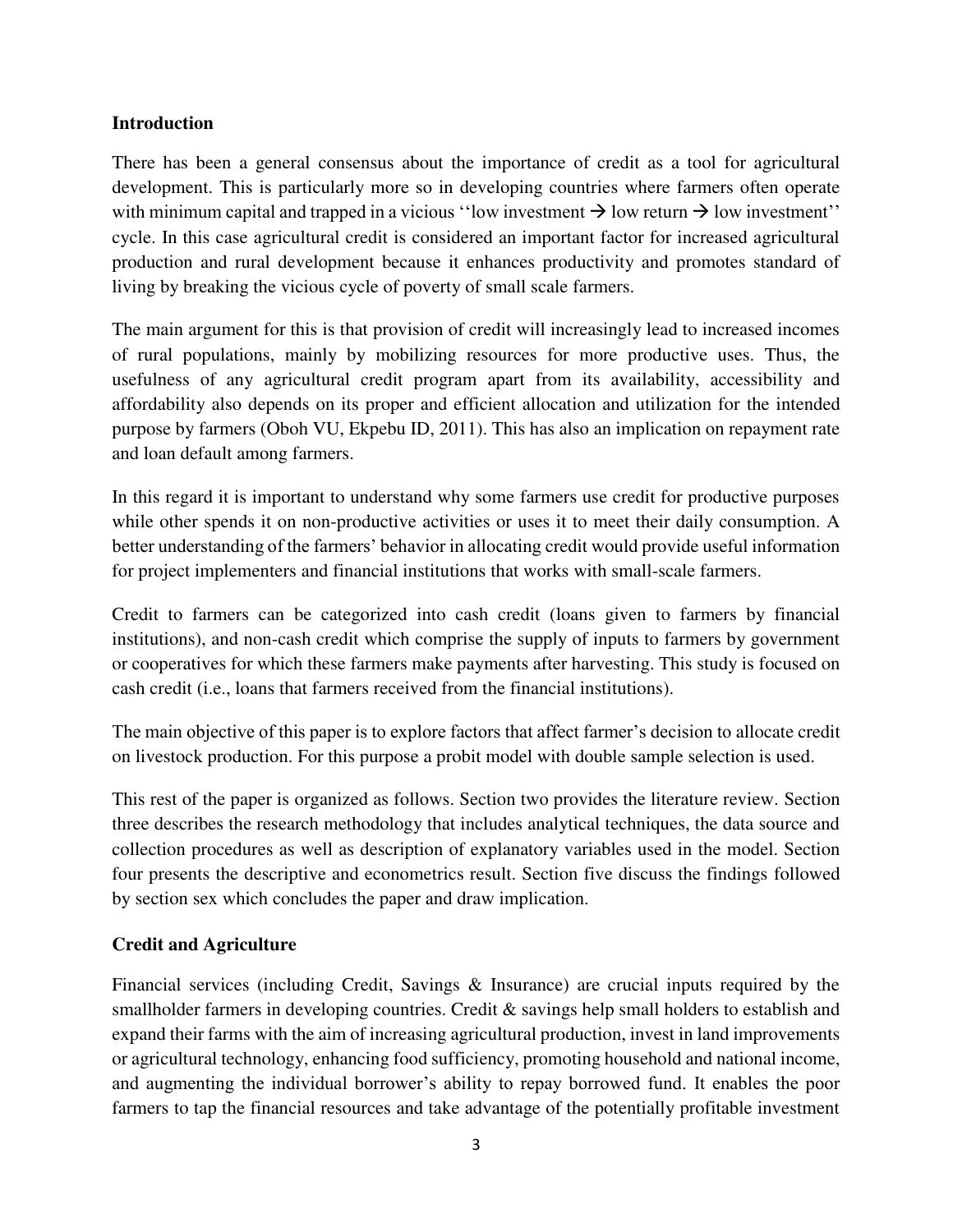opportunities and establish or expand family enterprises in their immediate environment (Zeller  $\&$ Sharma 2000).

Using time series data, Wakilur M. Rahman et al. (2011) assessed the relationship between agricultural credit and farm production. The study found that overall the relationships between credit disbursement and Livestock production - milk, meat and eggs were correlated with the point of 0.772, 0.938 and 0.688 respectively and statistically significant at 1% level.

Freeman H.A., et.al (1998) assessed the impact of credit on smallholder dairy farms in the East African highlands using farm level data from Ethiopia and Kenya. This study showed there is no consistent relationship between farmers' credit constraint condition and their borrowing status. Rather there was variation in milk output per farm that was explained by the number of crossbred milking cows in the dairy herd. The study also showed that availability of credit would more likely facilitate investment in crossbred dairy cows and its impact will be more if it target credit constrained farms.

From the demand side, the need for credit facilities is necessitated by the limitations of selffinancing, uncertainty pertaining to the levels of output, and the time lag between inputs and output. Thus credit access play an important role and increase farmer's income and stabilize the rural economy by improving the quality and quantity of farm products (Kohansal and Mansoori, 2009).

The agriculture sector plays an important role in the employment and production of the Ethiopian economy. In 2012/2013, the sector employs 80 percent of the population and the share of agriculture in the GDP stood at 42.70 percent (EEA 2014). This sector is dominated by small holder producer who are resource poor. This limits the extent to which they self-finance their production activities. Furthermore the sector they are engaged is less attractive for financial institution.

Though there are a number of financial institutions operating in the country 19 banks, 31 MFIs, 17 insurance companies and 5,900 RUSACCOs (NBE Annual Report, 2013/2014) recent data shows that the agricultural sector received an average of only 9.6 of the total loan portfolio of commercial banks. Furthermore though MFIs and RUSACCOs are a major source of agricultural credit the combined contribution is a little more than 7% of the national loan portfolio (World Bank, 2012).

This is largely because the agriculture sector is considered as a high-risk investment and conventional finance always aimed at reducing the risk of loan default using different mechanisms such as pledging of collateral, third-party credit guarantee, use of credit rating and collection agencies, etc. (Kohansal and Mansoori, 2009). Collateral requirement is one of the major reasons that constrain access to credit and loan size.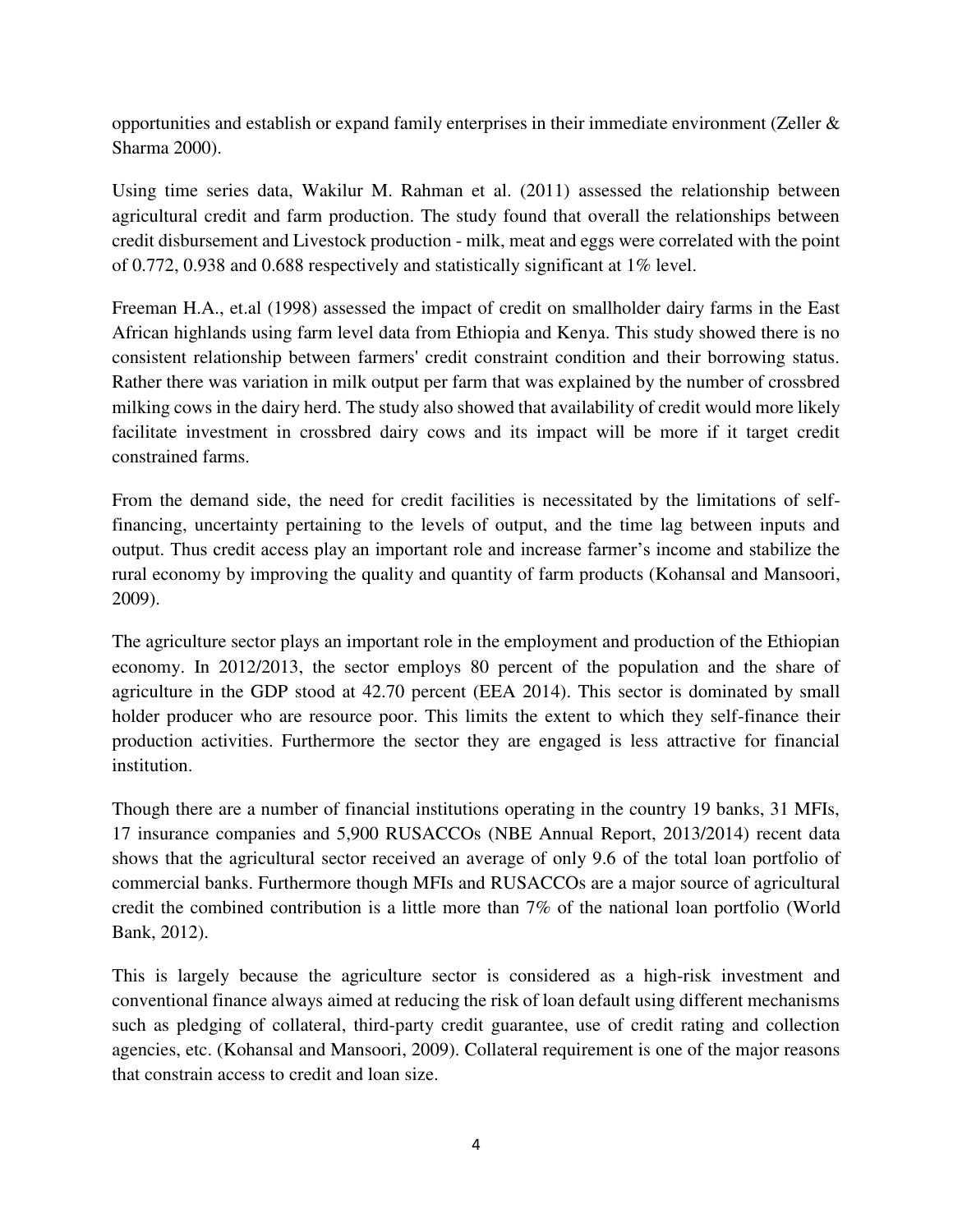In Ethiopia a World Bank study (2009) shows that all loans require collateral and usually the value of collateral is higher than the amount of credit requested and granted. This practice by financial institution further hinder smallholder from participating in the credit market. In addition to collateral received literature identified a number of factors that affect farmers' access to credit. By analyzed the demand and use of financial services among rural clients in China, Cheng (2007) found out that household income, off-farm and farm investment opportunities and access to rural credit cooperatives increase demand for credit. Shehla Amjad and SAF Hasnu (2007) analyze smallholders' access to rural credit (formal and informal sources) in Pakistan and found out that tenure status, family labor, literacy status, off-farm income, value of non-fixed assets, infrastructure quality and total operated area are factors that affect farmers' access to credit.

Similar study by Shallone K. Chitungo and Simon Munongo (2013) concluded that the type of crop, age, household size and gender of household head are primary factor that determine household access to rural credit in Zimbabwe.

Sebopetji and Belete (2009) in South Africa, found out that farming experience, gender and marital status have positive significant effect on farmers' decision to use credit. And in contrast, farmers' age, education level and membership to farmers' association had negative significant effect.

A study by Amha W. (2009) on factors influencing the decision of smallholder farmers in Ethiopia using binary logit model identified that land size, age of the household head, level of education and access to extension services are significant factors influencing the decision. Amount of land owned has a positive  $\&$  significant effect on access to credit indicating that farmers with large land size have higher probability of taking loan compared to farmers with lower land size. Also farmers with relatively higher level of education have higher probability of accessing loan from diverse finance providers. The age of the household head has a negative and significant effect on access to loan implying that relatively younger household heads have higher probability of taking loans. With 10% significant level, farmers who were frequently visited by extension agents had higher probability of borrowing loan from diverse finance providers.

The study by Jabbar M.A. et.al (2002) looked at the livestock credit supply of public institutions in Ethiopia, Kenya, Uganda and Nigeria. The analysis revealed that sex and education of the household head, training in dairy, prevalence of outstanding loan and the number of improved cattle on the farm had significant influence on both borrowing and liquidity status of the household.

Our review of the existent literature indicates that both socio-economic characteristics of households and access to rural institutions as well as quality of infrastructure affect household access credit. The fact that rural institutions and infrastructure paly a determinate role in small holder access to credit indicates that there is room to improve and make credit play significant role by focusing on these important rural institutions.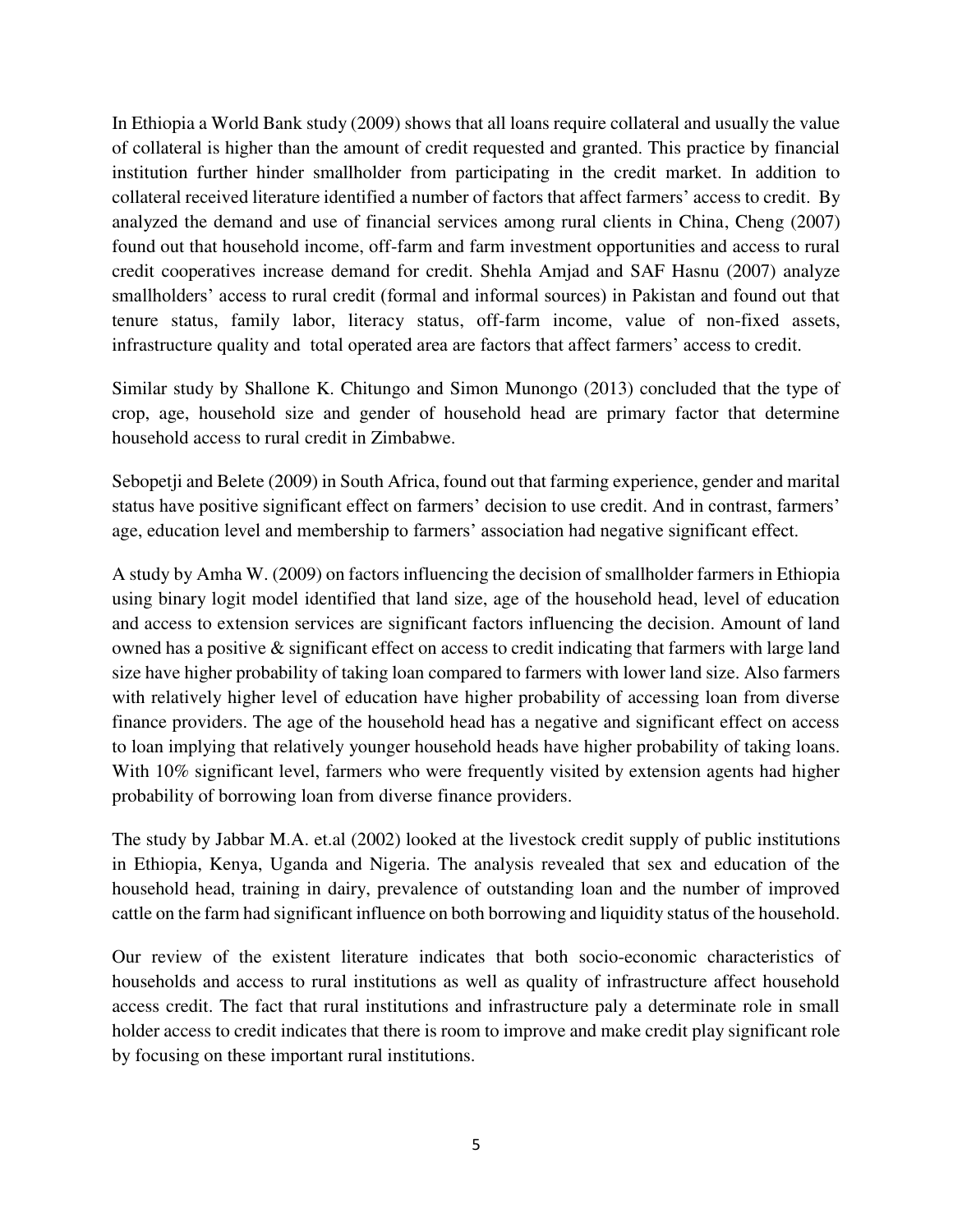For access to credit to be translated into improved quality and quantity of farm products households should decide and allocate available credit on productive investments. In fact the negative effect of credit diversion and misallocation has been recognized by different authors (Awoke, 2004; Nwaru, J. C. and R. E. Onuoha, 2010; Ugbem Oboh and Ineye Douglas Ekpebu (2011) and John K. M. Kuwornu et.al, 2012)

One of such studies is by Victor Ugbem Oboh and Ineye Douglas Ekpebu (2011) who used cross sectional data to identify determinants credit allocation to the farm sector in Nigeria. Their result showed that age, education, farm size, household size, length of loan delay and visitation by bank officials have significant effect of household decision to allocate credit on agricultural activities.

A related study by Kuwornu K. M. J et.al (2012) looked at both factors influencing agricultural credit allocation and constraint condition of maize farmers in the Upper-Manya Krobo District in the Eastern region of Ghana using Tobit model. Their study find out that age, bank visits before credit acquisition and the amount (size) of credit received have significant influence on the rate of agricultural credit allocation to the farm sector.

As mentioned earlier improving access to credit has an important role in improving the agricultural sector in general and the livestock sector in particular. In Ethiopia where the livestock sector account about 33% and 12% of the agricultural and total Gross Domestic Product (GDP) respectively, 12–15% of total export earnings, 37% – 87% household cash income and provides livelihood for 65% of the population (Ayele et.al, 2003) improving access to credit and creating favorable environment so that households allocate credit for livestock production is expected would bring considerable gain.

However the flow and impact of credit and other financial services to the livestock sector in Ethiopia has not been properly documented Amha W. (2008). To the best of our knowledge there is no studies that try to identify factors that influence farmer's decision to allocate credit for livestock production. This study is expected fill this literature gap.

# **3. Method and material**

Our aim is to understand why households allocate credit on livestock production such as dairy production, cattle fattening, small ruminant production, poultry and apiculture and non-livestock activities. Thus only those who took credit are going to be included in our analyses. However restricting our analysis to sample of household who took credit leaves us with a self-selected sample. The immediate consequence is that the result we obtain from this sub-sample could not be generalized to the households and this will lead us to producing misleading conclusion.

The paper assume that household's decision whether to allocate credit on livestock production would first have to take credit and then decided to allocate the credit on agricultural productive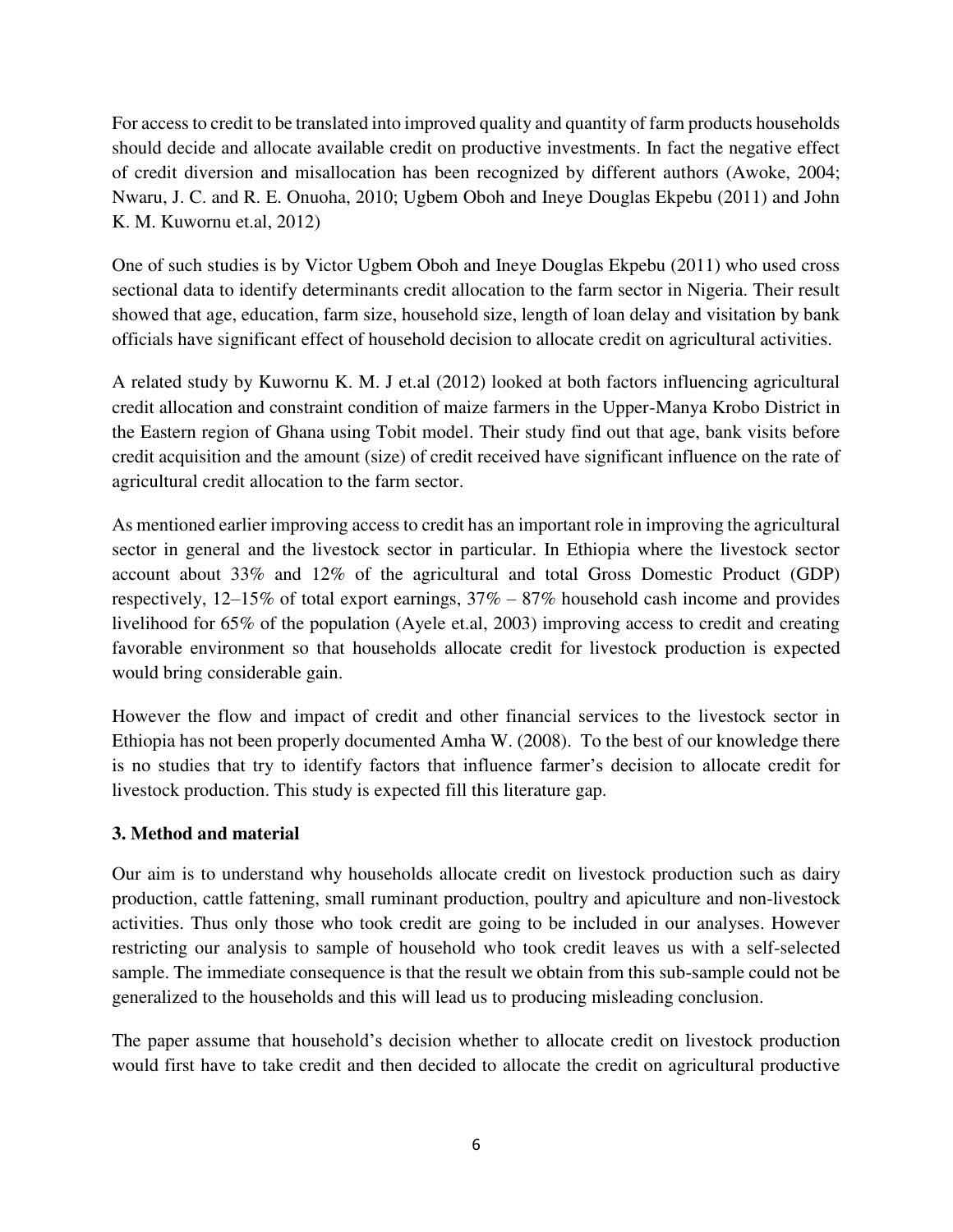activities. To estimate the above three stage decision problem the paper uses a modified version of a method developed by Heckman (1979).

The model has three dependent variables namely  $Y_{1i}$  (credit market participation),  $Y_{2i}$  (given that a household took credit whether or not the credit is allocated for farm activities) and  $Y_{3i}$  (given that the household took credit and decided to allocate the credit on farm activities whether the household decided to allocate the credit on livestock production). Thus the three dependent variables  $(Y_{1i}, Y_{2i}$  and  $Y_{3i})$  are dichotomous. Following standard treatment of dichotomous dependent variables the paper assume the existence of three latent variables corresponding to the above three dichotomous dependent variables.

| $Y_{1i}^* = x_{1i}\beta_1 + u_{1i}$ |  |
|-------------------------------------|--|
| $Y_{2i}^* = x_{2i}\beta_2 + u_{2i}$ |  |
| $Y_{3i}^* = x_{3i}\beta_3 + u_{3i}$ |  |
|                                     |  |

Where  $\beta_j$  are vector of coefficients to be estimated and  $x_{ji}$  are vector of explanatory variables that reflect the household characteristics, their socio-economic status and access to infrastructures and institutions. Following Greene (2008), the dependent are mapped as follow For credit participation equation

| __<br>__                                                                             |                                                                               |                |
|--------------------------------------------------------------------------------------|-------------------------------------------------------------------------------|----------------|
| <b>L</b><br>- -<br>$\overline{\phantom{a}}$<br>$\overline{\phantom{a}}$<br>πr<br>ιv, | $V^*$<br>$\cdot$ $\sim$<br>$\blacktriangleleft$<br><br>ᅩ<br>$\gamma$ +herwise | $\hat{ }$<br>、 |
|                                                                                      |                                                                               |                |

For household decision whether to allocate the credit on farm activities provided that the household took credit ( $Y_{1i} = 1$ )

$$
Y_{2i} = \begin{cases} 1, & if Y_{2i}^* > 0 \\ 0, & Otherwise \end{cases}
$$
 (3)

For household decision whether to allocate the credit on livestock production provided that the household took credit ( $Y_{1i} = 1$ ) and decided to use the credit on farm activities ( $Y_{2i} = 1$ )

$$
Y_{3i} = \begin{cases} 1, & if Y_{3i}^* > 0 \\ 0, & Otherwise \end{cases}
$$
 (4)

By making the following assumptions $\beta_1$ ,  $\beta_2$  and  $\beta_3$  can be estimated jointly (Carreon V. and Garcia L. J., 2011; Dubine, R., 1989). First the explanatory variables  $x_{1i}$ ,  $x_{2i}$  and  $x_{3i}$  are assumed to be independent of  $u_{1i}$ ,  $u_{2i}$  and  $u_{3i}$ . Second,  $x_{1i}$ ,  $x_{2i}$ ,  $x_{3i}$ ,  $u_{1i}$ ,  $u_{2i}$  and  $u_{3i}$  are assumed to be independently and identically distributed. Third the error terms in EQ (1) have a trivariate normal distribution of  $\Phi(x_{1i}\beta_1, x_{2i}\beta_2, x_{3i}\beta_3; \rho_{12}, \rho_{13}, \rho_{23})$  with the following parameters.

$$
u_i = \begin{bmatrix} u_{1i} \\ u_{2i} \\ u_{3i} \end{bmatrix} \sim i.i.d.N \left( \begin{bmatrix} u_{1i} \\ u_{2i} \\ u_{3i} \end{bmatrix}, \begin{bmatrix} 1 & \rho_{12} & \rho_{13} \\ \rho_{21} & 1 & \rho_{23} \\ \rho_{13} & \rho_{32} & 1 \end{bmatrix} \right)
$$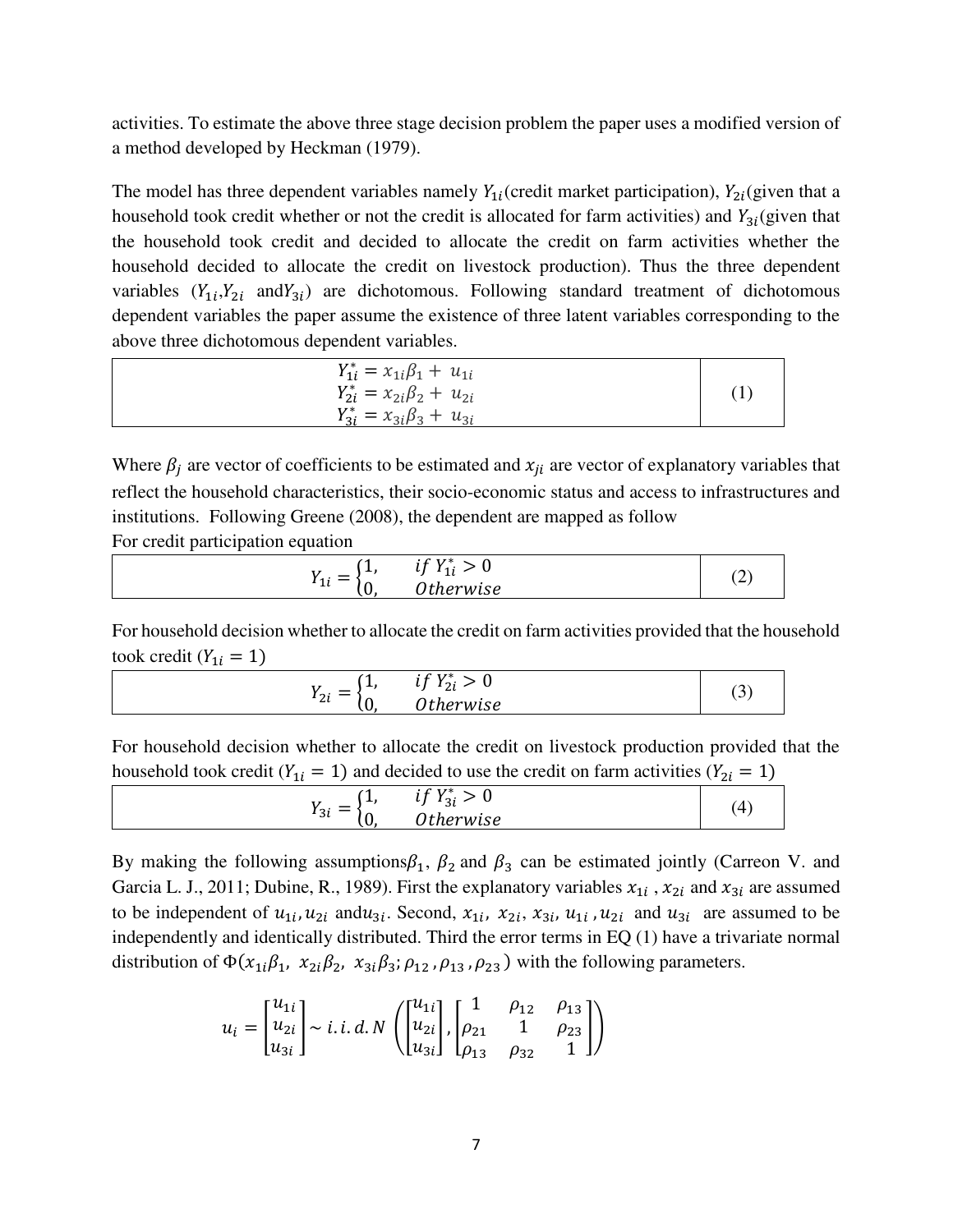To construct the log likely hood function for the specification above we need the probabilities for the four possible outcomes. Household not taking credit at all during the production year  $(Y_{1i} = 0)$ , a household taking credit, deciding to allocate on farm activities and actually using it on livestock production ( $Y_{1i}$  =1 and  $Y_{2i}$  =1 and  $Y_{3i}$  =1), a household taking credit, deciding to allocate on farm activities and actually using it for non-livestock production  $(Y_{1i} = 1 \text{ and } Y_{2i} = 1 \text{ and } Y_{3i} = 0)$  and household taking credit but using it for non-farm activities.  $(Y_{1i} = 1 | Y_{2i} = 0)$ .

The probability of a household not taking credit at all during the production year  $(Y_{1i} = 0)$  is given by

| $\Pr(Y_{1i} = 0) = \Pr(Y_{1i}^* \le 0)$ |  |
|-----------------------------------------|--|
| $\mathbb{R}^n$<br>$= \Phi(-x)$          |  |
|                                         |  |

The probability of a household taking credit, decided to use the credit on farm activity and actually using the credit for livestock production is given by;

$$
\Pr(Y_{1i} = 1, Y_{2i} = 1, Y_{3i} = 1)
$$
\n
$$
= \Pr(Y_{1i}^* > 0) * \Pr(Y_{2i}^* > 0 | Y_{1i}^* > 0) * \Pr(Y_{3i}^* > 0 | Y_{1i}^* > 0, Y_{2i}^* > 0)
$$
\n
$$
= \Phi(x_{1i}\beta_1, x_{2i}\beta_2, x_{3i}\beta_3; \rho_{12}, \rho_{13}, \rho_{23})
$$
\n(6)

The probability of a household taking credit, decided to use the credit on farm activity and actually using the credit for non-livestock production is given by;

$$
\Pr(Y_{1i} = 1, Y_{2i} = 1, Y_{3i} = 0)
$$
\n
$$
= \Pr(Y_{1i}^* > 0) * \Pr(Y_{2i}^* > 0 | Y_{1i}^* > 0) * \Pr(Y_{3i}^* \le 0 | Y_{1i}^* > 0, Y_{2i}^* > 0)
$$
\n
$$
= \Phi(x_{1i}\beta_1, x_{2i}\beta_2; \rho_{12}) - \Phi(x_{1i}\beta_1, x_{2i}\beta_2, x_{3i}\beta_3; \rho_{12}, \rho_{13}, \rho_{23})
$$
\n(7)

The probability of a household taking credit and using it on non-livestock activities is given by;

$$
Pr(Y_{1i} = 1, Y_{2i} = 0) = Pr(Y_{1i}^{*} > 0) * Pr(Y_{2i}^{*} \le 0 | Y_{1i}^{*} > 0)
$$
  
=  $\Phi(x_{1i}\beta_1) - \Phi(x_{1i}\beta_1, x_{2i}\beta_2; \rho_{12})$  (8)

Given the above possible outcome together with their probabilities as given in EQ 5- 8, the log likelihood function can be written as;

$$
\begin{aligned}\n\left\{\n\begin{aligned}\n\ln L \left( \beta_1, \beta_2, \beta_2; \rho_{12}, \rho_{13}, \rho_{23} \right) \\
&= \sum_{i=1}^n \{ Y_{1i} Y_{2i} Y_{3i} \ln \Phi(x_{1i} \beta_1, x_{2i} \beta_2, x_{3i} \beta_3; \rho_{12}, \rho_{13}, \rho_{23}) \\
&+ Y_{1i} Y_{2i} (1 \\
&- Y_{3i}) \ln [\Phi(x_{1i} \beta_1, x_{2i} \beta_2; \rho_{12}) - \Phi(x_{1i} \beta_1, x_{2i} \beta_2, x_{3i} \beta_3; \rho_{12}, \rho_{13}, \rho_{23})] \\
&+ Y_{1i} (1 - Y_{2i} \ln [\Phi(x_{1i} \beta_1) - \Phi(x_{1i} \beta_1, x_{2i} \beta_2; \rho_{12})] \\
&+ (1 - Y_{1i} \ln \Phi(-x_{1i} \beta_1))\n\end{aligned}\n\right\} (9)\n\end{aligned}
$$

Maximizing the above likelihood function involve evaluation of trivariate normal distributions. Hajivassiliou and Ruud (1994) argue that standard linear numerical approximations are inefficient and may provide poor approximations. In such case simulation-based methods provide better result (Cappellari and Jenkins, 2006). From the families of simulation-based methods, Geweke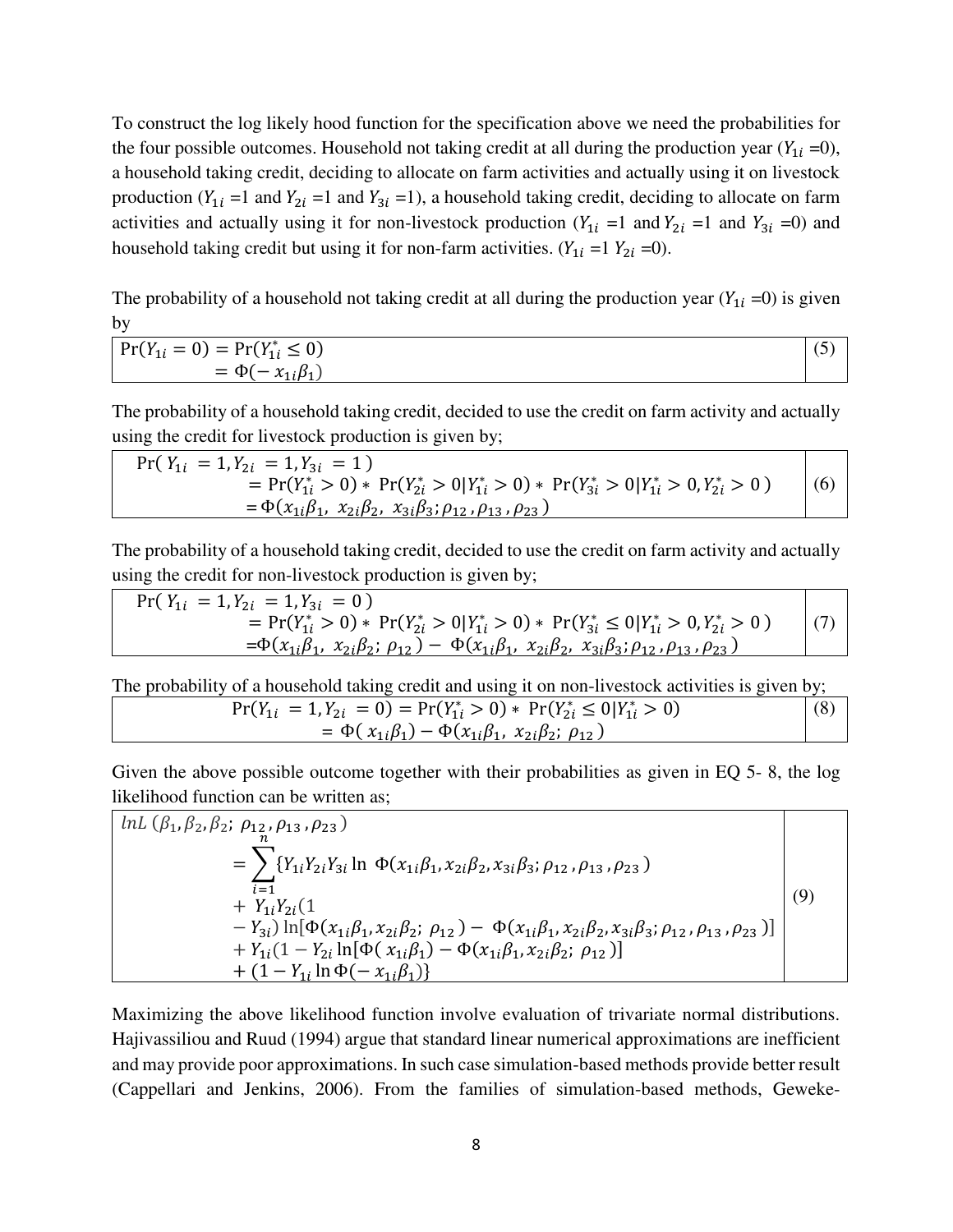Hajivassiliou-Keane (GHK) smooth recursive conditioning simulator are the most widely used simulation method and are found to be efficient in the context of multivariate normal limited dependent variable models (Borsch-Supan and Hajivassiliou 1993). Thus the above likelihood function is maximized using method of simulated maximum likelihood. For this purpose Roodman, D. (2011) cmp's modeling framework is used to estimate the model coefficients.

# **Empirical model**

Following from the aforementioned discussion the empirical model for quantifying the factors which influence farmer's decision to allocate credit for livestock production is specified as follows. The model has one outcome equations and two selection equations.

The outcome equations is given by

 $Y_{3i} = x_{3i}\beta_3 + u_{3i}$  $cruse_{i} = \beta_{30} + \beta_{31}hhsex_i + \beta_{32}hhysch_i + \beta_{33}hhage_i + \beta_{34}lando_1ha_i$ +  $\beta_{35}$ lando\_ha2<sub>i</sub> +  $\beta_{36}$ tdratio<sub>i</sub> +  $\beta_{37}$ adequive<sub>i</sub> +  $\beta_{38}$ hhwealth<sub>i</sub> +  $\beta_{39}$ hhdistlm<sub>i</sub> +  $\beta_{310}$ knowinfool<sub>i</sub>  $+ \beta_{311}$ hh distaw $r_i + \beta_{312}$ hh distl $m_i + \beta_{313}$ t gl $ptlu_i + u_{31}$ (10)

The credit market participation equation which deals with whether farmers get credit in the production period is given by

 $Y_{1i} = x_{1i}\beta_1 + u_{1i}$  $\text{credit}_i = \beta_{10} + \beta_{11}$ hhsex<sub>i</sub> +  $\beta_{12}$ hhysch<sub>i</sub> +  $\beta_{13}$ hhage<sub>i</sub>  $+ \beta_{14}$ hhage $2_i + \beta_{15}$ lando\_ha<sub>i</sub> +  $\beta_{16}$ lando\_ha $2_i + \beta_{17}$ tdratio<sub>i</sub> +  $\beta_{18}$ adequive<sub>i</sub> +  $\beta_{19}$ hhwealth<sub>i</sub> +  $\beta_{110}$ hhext\_a<sub>ii</sub> +  $\beta_{111}$ hhdistawr<sub>i</sub> +  $\beta_{112}$ hhmobile<sub>i</sub> +  $\beta_{113}$ hhdismif<sub>i</sub> +  $u_{1i}$ (11)

Finally the second selection equations which explain why farmers allocate credit for farm activities is given by;

 $Y_{2i} = x_{2i}\beta_1 + u_{2i}$ cruse\_ $a_l = \beta_{20} + \beta_{11}$ hhse $x_i + \beta_{12}$ hhysch<sub>i</sub> +  $\beta_{13}$ hhage<sub>i</sub> +  $\beta_{14}$ lando\_ha<sub>i</sub>  $+ \beta_{15}$ lando\_ha2<sub>i</sub> +  $\beta_{16}$ tdratio<sub>i</sub> +  $\beta_{17}$ adequive<sub>i</sub> +  $\beta_{18}$ hhwealth<sub>i</sub> +  $\beta_{19}$ hhdism\_a<sub>i</sub> +  $\beta_{110}$ hhext\_a<sub>i</sub> +  $\beta_{111}$ irraccess<sub>i</sub>  $+ \beta_{112}$ agridens<sub>i</sub> +  $\beta_{113}$ hhdistawr<sub>i</sub> +  $u_{21}$ (11)

Variables that entered in EQ (10-12) together with their description and their expected effect on the three dependent variables is summarized in table 1.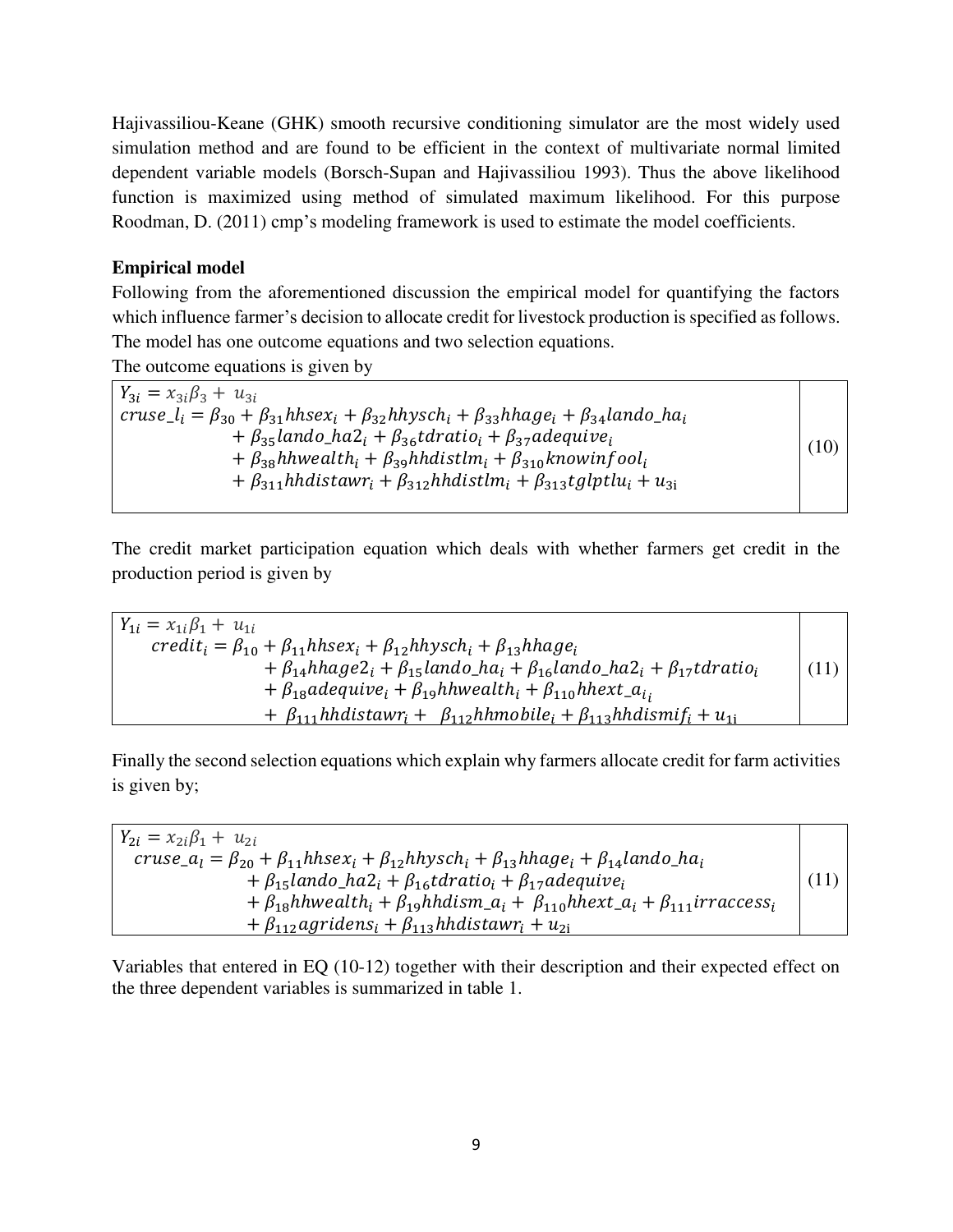| Dependent variables     |                                                                                  |                          |                  |             |  |  |  |  |
|-------------------------|----------------------------------------------------------------------------------|--------------------------|------------------|-------------|--|--|--|--|
| Variable name           | Variable Description                                                             |                          |                  |             |  |  |  |  |
| credit                  | Credit status of the household during the production period (1=if the household  |                          |                  |             |  |  |  |  |
| took credit 0 otherwise |                                                                                  |                          |                  |             |  |  |  |  |
| credit_a                | Dummy variable that takes 1 if the household decide to allocate the credit for   |                          |                  |             |  |  |  |  |
|                         | farm activities and 0 otherwise                                                  |                          |                  |             |  |  |  |  |
| credit_1                | Dummy variables that takes 1 if the household allocated the credit for livestock |                          |                  |             |  |  |  |  |
|                         | production and 0 otherwise                                                       |                          |                  |             |  |  |  |  |
|                         | Explanatory variables                                                            |                          |                  |             |  |  |  |  |
| Variable name           | Variable Description                                                             |                          | Expected sign    |             |  |  |  |  |
|                         |                                                                                  | $Y_{1i}$                 | $Y_{2i}$         | $Y_{3i}$    |  |  |  |  |
| hhsex                   | Sex of household head $(1 = Male 0 = Female)$                                    | $+$                      | $+/-$            | $+/-$       |  |  |  |  |
| hhysch                  | Highest schooling of the household head                                          | $+/-$                    | $+/-$            | $+/-$       |  |  |  |  |
| hhage                   | Age                                                                              | $+/-$                    | $+/-$            | $+/-$       |  |  |  |  |
| hhage2                  | Age square. Included to see if there is non-linear                               | $+/-$                    | $+/-$            | $+/-$       |  |  |  |  |
|                         | relationship with the dependent variable                                         |                          |                  |             |  |  |  |  |
| lando_ha                | Land owned by the household in hectare                                           | $\overline{a}$           | $+/-$            | $+/-$       |  |  |  |  |
| lando ha2               | Land owned square. Included to see if there is non-linear                        | $+/-$                    | $\gamma$         | $+/-$       |  |  |  |  |
|                         | relationship with the dependent variable                                         |                          |                  |             |  |  |  |  |
| tdratio                 | Total dependency ratio (number household member aged                             | $+$                      |                  | $+/-$       |  |  |  |  |
|                         | $\le$ 15 and > 64 divided by the those aged 15-64                                |                          |                  |             |  |  |  |  |
| Aequive_n               | Labor supply of the household measured in terms of adult                         | $+$                      | $+$              | $+/-$       |  |  |  |  |
|                         | equivalent                                                                       |                          |                  |             |  |  |  |  |
| hhwealth                | Household wealth                                                                 | $+$                      | $+/-$            | $+/-$       |  |  |  |  |
| hhdistlm                | Distance to livestock market (in walking minute)                                 |                          |                  | $\ddag$     |  |  |  |  |
| $exten_1$               | Household access to extension services on livestock                              |                          |                  | $\pm$       |  |  |  |  |
|                         | production (1 if the household received extension                                |                          |                  |             |  |  |  |  |
|                         | services 0 otherwise                                                             |                          |                  |             |  |  |  |  |
| hhdistawr               | Distance to all weather road (in walking minute)                                 |                          | $\boldsymbol{+}$ | $\mathbf +$ |  |  |  |  |
| hhdisvetp               | Distance to veterinary post (in walking minute)                                  |                          |                  | $\ddag$     |  |  |  |  |
| tglptlu                 | Amount of land available for grazing in hectare                                  |                          |                  | $\ddot{}$   |  |  |  |  |
| hhdism_a                | Distance to agricultural market (in walking minute)                              |                          | $\boldsymbol{+}$ |             |  |  |  |  |
| hhext a                 | Household access to general extension services (1 if the                         |                          | $\pm$            |             |  |  |  |  |
|                         | household received extension services 0 otherwise                                |                          |                  |             |  |  |  |  |
| irraccess               | Household access to irrigation water $(1$ if the household                       |                          | $\pm$            |             |  |  |  |  |
|                         | has access to irrigation water 0 otherwise                                       |                          |                  |             |  |  |  |  |
| agridens                | measured by dividing<br>Agricultural density<br>total                            |                          |                  |             |  |  |  |  |
|                         | cultivable land by total number of household in the PA                           |                          |                  |             |  |  |  |  |
| hhmobile                | Dummy variable that taks 1 if the household has mobile                           | $+$                      |                  |             |  |  |  |  |
|                         | phone and 0 otherwise                                                            |                          |                  |             |  |  |  |  |
| hhdismfim               | Distance to microfinance institution (in walking minute)                         | $\overline{\phantom{0}}$ |                  |             |  |  |  |  |

# **Table 1: Data definition and description**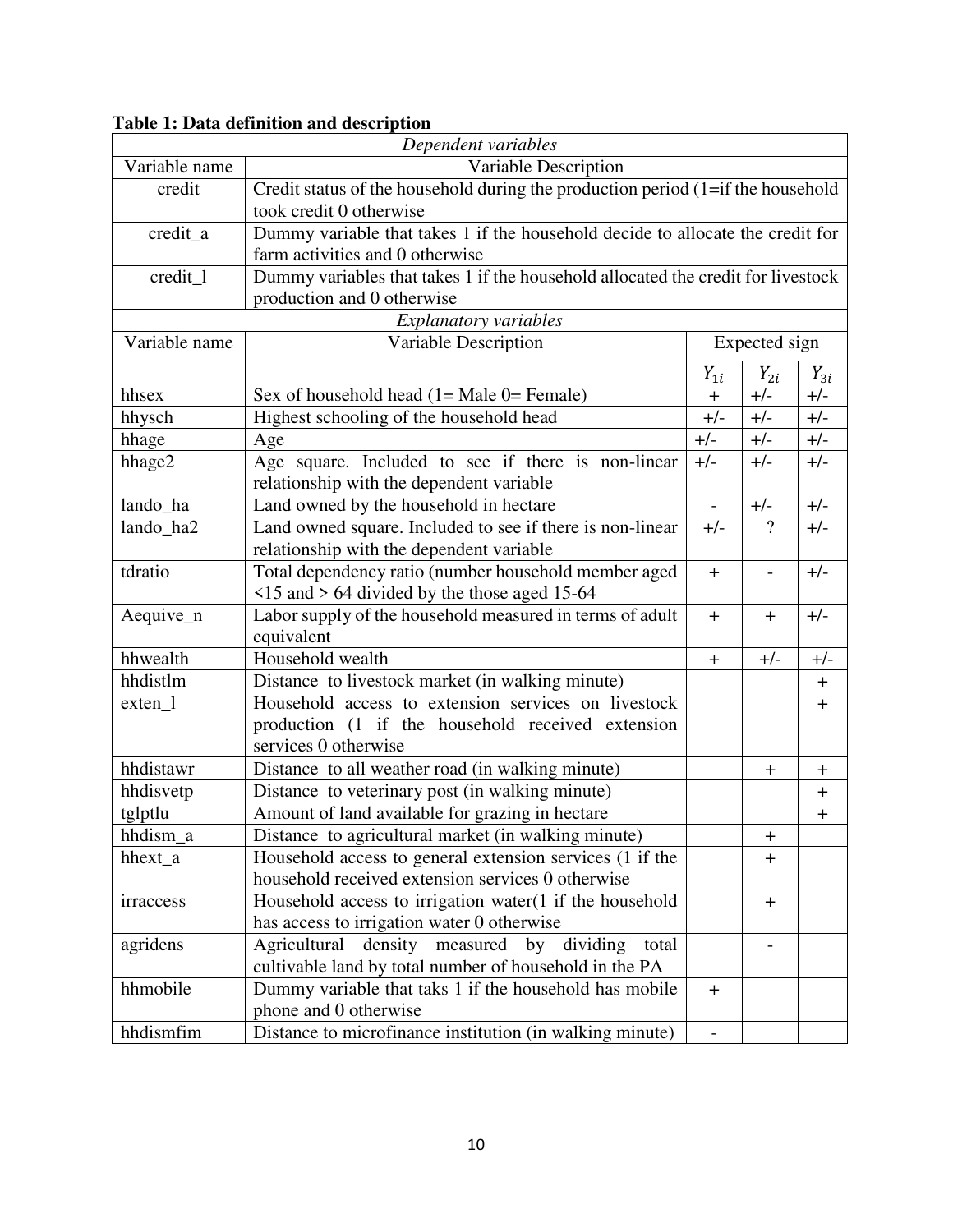This analysis is based on data drawn from  $LIVES<sup>1</sup>$  baseline survey conducted in 2014. The data was collected from February to April 2014 from randomly selected rural households in four regions of Ethiopia (Amhara, Oromia, SNNPR and Tigray). These four regions jointly constitute the largest share of the nation's crop and livestock productions and cover the major agro-ecologies of the country. The sampling followed a multistage sampling strategy that involves stratification and clustering of PAs based on their agro-ecological zone and suitability for the project commodities. Households were selected based on proportionality to size random sampling.

#### **Result and discussion**

The analysis is based on 1,400 (275 female and 1,125 male headed) households. These are household that has a positive credit demand during the production season. The descriptive result followed by the result of the econometrics analysis is presented in this section.

#### *Household characteristics*

l

The socio-economic characteristics of the household reveal that the average age of the household is 44 years. The younger household head included in the sample was 20 years while the oldest and the more experienced was found to be 87 years old (table 2). On average the household head had 2.4 years of formal education with 1.44 and 2.6 years for female and male household head.

<sup>&</sup>lt;sup>1</sup> Livestock and Irrigated Value chains for Ethiopian Smallholders (LIVES)—an ongoing collaborative research for development project implemented by ILRI, IWMI, the Ministry of Agriculture, the Ethiopian Institute of Agricultural Research, the Ethiopian Ministry of Agriculture, regional bureaus of agriculture, livestock development agencies, regional agricultural research institutes—aim to improve competitiveness, sustainability and equity in value chains for selected high-value livestock and irrigated crop commodities in four regions (Tigray, Amhara, Oromia and SNNPR) of Ethiopia. Supported by Foreign Affairs, Trade and Development Canada (DFATD) the project is expected to last until March 2018.

As part of the project monitoring and evaluation framework a baseline survey was conducted in February –April 2014 on 5,000 households randomly selected using a multistage cluster sampling techniques from the ten project zones. Using electronic data collection method detailed data on socio-economic status and agricultural activities of the households during past production season (June 2012-July 2013) were collected. The survey were led by senior scientists from ILRI (Project website: http://lives-ethiopia.org)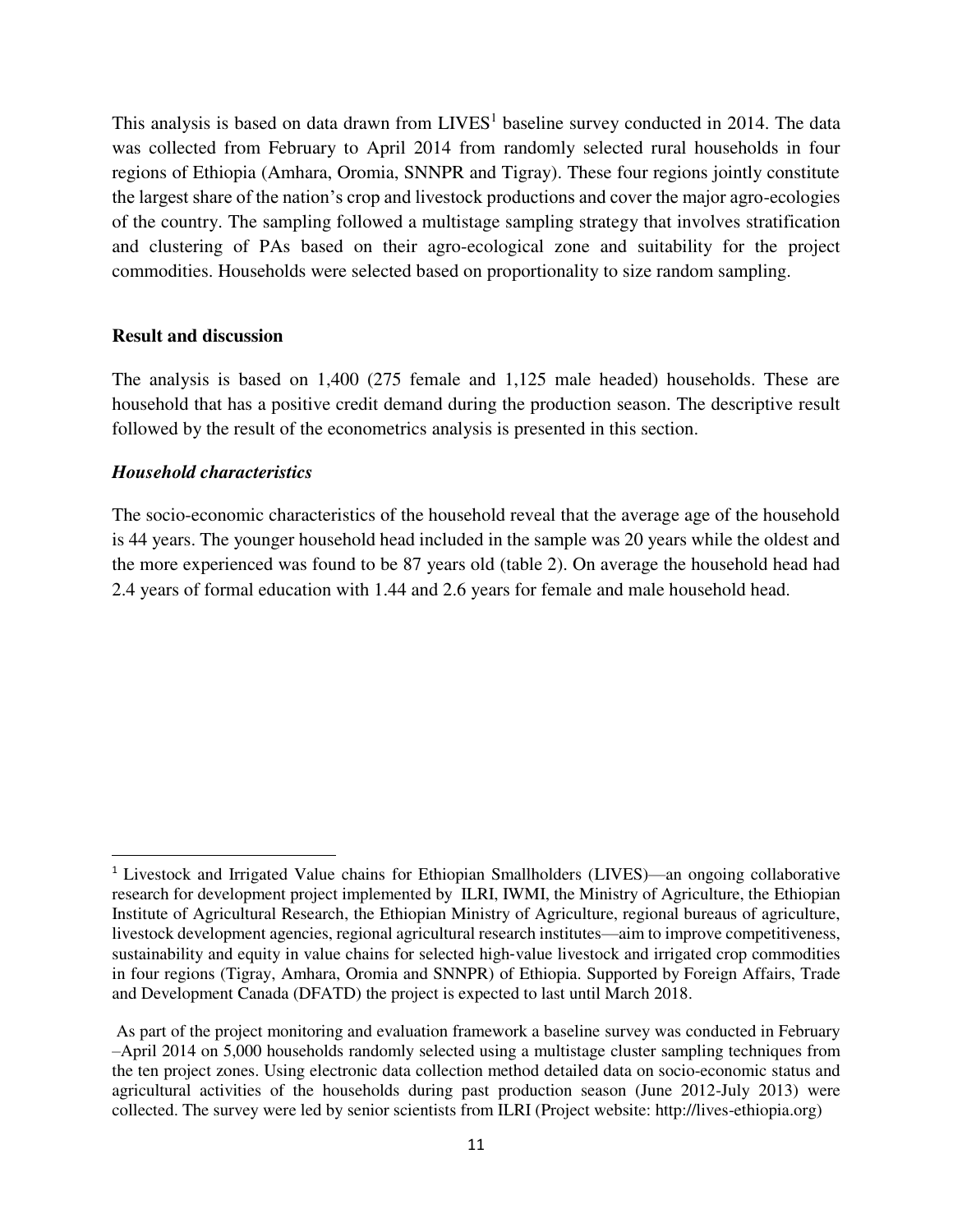| Variable                                | Obs                                        | Mean     | Std.Dev  |                | Min            | Max            |  |
|-----------------------------------------|--------------------------------------------|----------|----------|----------------|----------------|----------------|--|
| hhysch                                  | 1400                                       | 2.389286 | 3.202353 |                | $\overline{0}$ | 15             |  |
| hhage                                   | 1400                                       | 44.24857 | 11.13018 |                | 20             | 87             |  |
| lando_ha                                | 1400                                       | 1.329643 | 1.28136  |                | $\overline{0}$ | 17.75          |  |
| tdratio                                 | 1397                                       | 1.113611 | 0.80094  |                | $\overline{0}$ | $\overline{4}$ |  |
| aequive_n                               | 1400                                       | 4.288071 | 1.372843 |                | $\mathbf{1}$   | 11.5           |  |
| hhwealth                                | 1400                                       | 33078.56 | 59338.16 |                | $\overline{0}$ | 843220         |  |
| hhdistawr                               | 1323                                       | 43.98828 | 69.18416 |                | $\overline{0}$ | 650            |  |
| hhdistlm                                | 1369                                       | 88.63002 | 63.49122 |                | $\overline{0}$ | 600            |  |
| tglptlu                                 | 1389                                       | 0.077625 | 0.134723 |                | $\overline{0}$ | 1.583269       |  |
| hhdism_a                                | 1377                                       | 78.35784 | 53.52518 |                | $\overline{0}$ | 360            |  |
| agridens                                | 1393                                       | 1.055154 | 0.941818 |                | 0.160938       | 14.11207       |  |
| hhdismfim                               | 1362                                       | 53.45338 | 65.86911 |                | $\overline{0}$ | 540            |  |
| credamt                                 | 922                                        | 3885.946 | 3513.114 |                | 100            | 70000          |  |
| credterm                                | 922                                        | 13.59761 | 8.638205 |                | 1              | 60             |  |
| intrate                                 | 922                                        | 13.63015 | 6.778878 |                | $\overline{0}$ | 50             |  |
| credsourcdis                            | 922                                        | 101.7798 | 83.87167 |                | 1              | 600            |  |
|                                         |                                            |          |          | Frequency      |                |                |  |
|                                         | Variable name                              |          | Yes      | N <sub>o</sub> |                |                |  |
|                                         |                                            | Obs      | $\%$     | Obs            | $\%$           | Total obs      |  |
|                                         | Household own mobile phone (hhmobile)      | 638      | 45.57    | 762            | 54.43          | 1400           |  |
| livestock production (knowinfol)        | Household received extension service on    | 924      | 66       | 476            | 34             | 1400           |  |
|                                         | Household had irrigation access(irraccess) | 102      | 7.29     | 1298           | 92.71          | 1400           |  |
|                                         | Household received extension service on    |          |          |                |                |                |  |
|                                         | agricultural production (knowinfol)        | 1146     | 81.86    | 254            | 18.14          | 1400           |  |
| Household took credit in the production |                                            | 922      | 65.86    | 478            | 34.14          | 1400           |  |
| season (credit)                         |                                            |          |          |                |                |                |  |
|                                         | Household decided to allocate the credit   | 583      | 63.23    | 339            | 36.77          | 922            |  |
| for farm activities (credit_a)          | Household decided to allocate the credit   |          |          |                |                |                |  |
| for livestock production (credit_l)     |                                            | 196      | 33.62    | 387            | 66.38          | 583            |  |

**Table 2: Descriptive statistics of variables**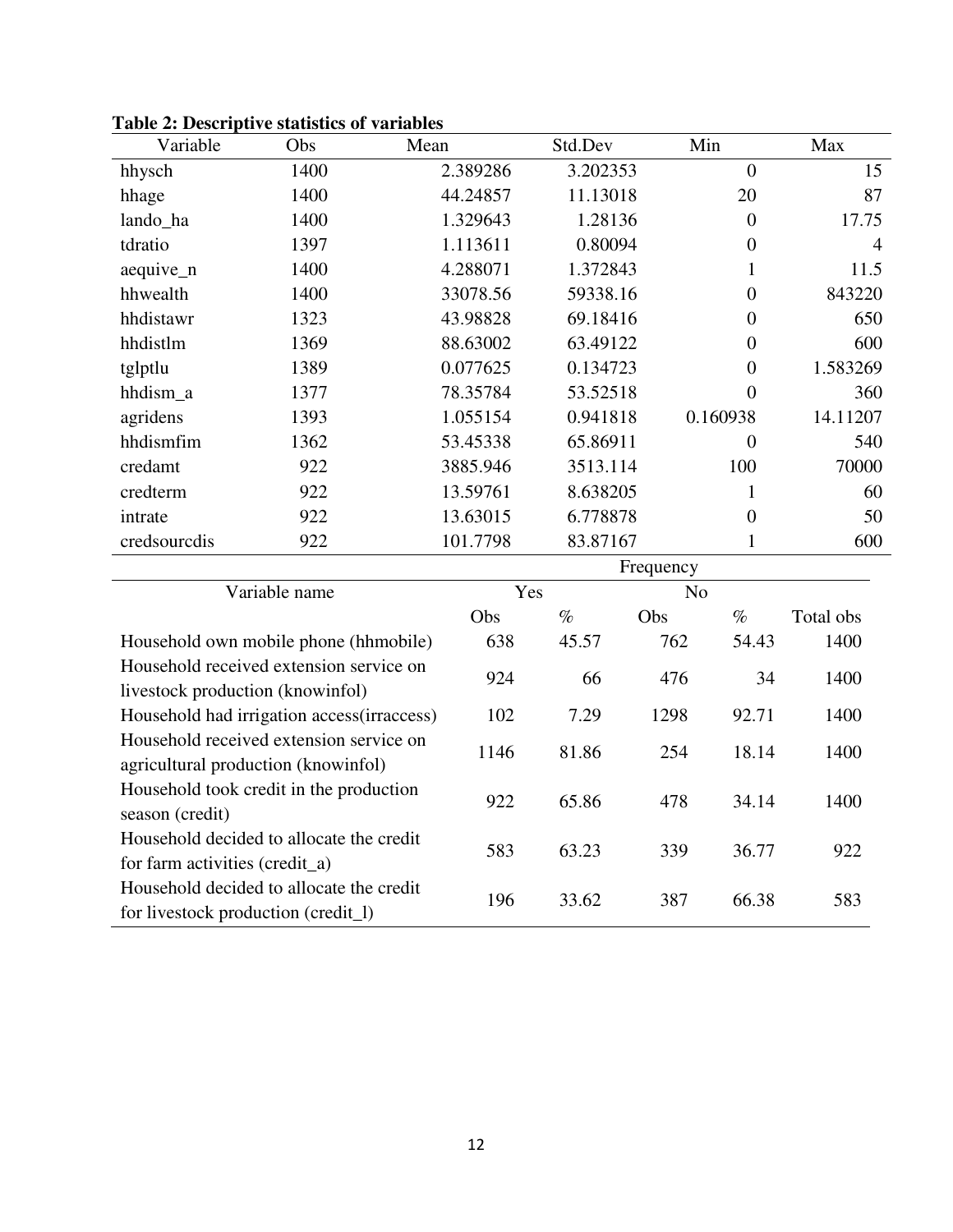The result (Table 2) further shows that the average household has about 6.17 household members and has 3.22 members with working ages (ages15-64). A typical household in the sample own about 1.32 hectare of land and has total wealth estimated at  $3,078$  birr<sup>2</sup>.

## *Source and access to credit*

l

Microfinance institutions are the primary source of credit for the majority of households (Table 3). Of those who managed to get credit 715 household which account 77.55% get their credit from microfinance. Informal sources such as friends, relatives and neighbors also serve the credit needs of our sampled households. Not surprisingly formal banks have very limited role in providing credit to the small scale farmers.

| Source of credit            |     | Male      |                | Female  |     | Total   |
|-----------------------------|-----|-----------|----------------|---------|-----|---------|
|                             | Obs | $\%$      | Obs            | $\%$    | Obs | $\%$    |
| <b>Banks</b>                | 4   | $0.5\%$   | $\theta$       | $0.0\%$ | 4   | $0.4\%$ |
| Friends/relatives/neighbors | 58  | 7.9%      | 15             | 7.9%    | 73  | 7.9%    |
| Buying traders              |     | 0.1%      | $\overline{2}$ | $1.1\%$ | 3   | $0.3\%$ |
| Microfinance                | 580 | 79.2%     | 135            | 71.1%   | 715 | 77.5%   |
| Other sources               | 13  | 1.8%      | 9              | 4.7%    | 22  | 2.4%    |
| Cooperatives                | 57  | 7.8%      | 13             | 6.8%    | 70  | 7.6%    |
| <b>NGOs</b>                 | 9   | 1.2%      | 12             | 6.3%    | 21  | 2.3%    |
| Government                  | 10  | $1.4\%$   | $\overline{4}$ | 2.1%    | 14  | 1.5%    |
| Total                       | 732 | $100.0\%$ | 190            | 100.0%  | 922 | 100.0%  |

#### **Table 3: Source of credit by household head sex**

The gender disaggregated data also reflect the same pattern. Microfinance is the primary source of credit for both male (79.2%) and female (71.1%) household heads followed by informal sources such as friends, relatives or neighbors and cooperatives. NGOs that are engaged in giving credit to farmers seemed to prefer female household heads. This could be because in rural setting female households heads are among the vulnerable groups and get priority in development efforts as a form of affirmative action.

On average the sample households have to travel 9.9 km (10 km for male and 9.3 km for female headed households) to reach the credit source (Table 4). This translated into about 1.41 walking hours. The result of our analysis suggest that there is no statistically significant difference between male and female headed household physical access (measured by distance to credit source in km and walking distance to the credit source in minutes) to credit source. This should not be interpreted as male and female headed household having equal access to credit since physical access is only one variable in determining household access to credit. Rather in conjunction with

<sup>&</sup>lt;sup>2</sup> The official exchange rate of 1USD is equal to 20.4322 birr as of February 23, 2015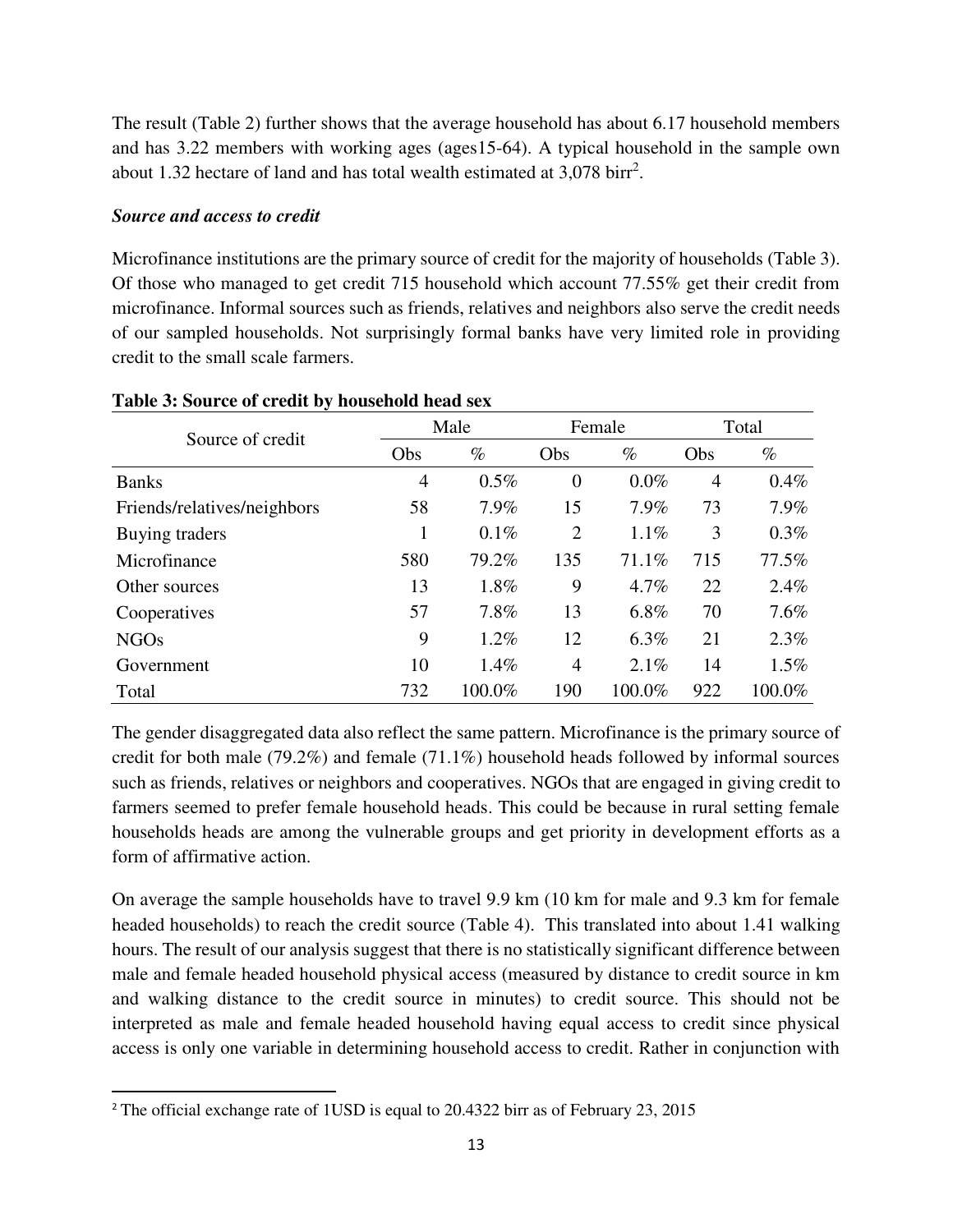the result in table 3 the result indicate that female headed household limited access to credit is not due to the lack of physical access.

| Physical accessibility of<br>credit source |        | Mean   | Standard<br>Deviation | Maximum | Minimum | Total<br>obs. |
|--------------------------------------------|--------|--------|-----------------------|---------|---------|---------------|
| Distance (km) from home                    | Male   | 10.077 | 8.673                 | 60.000  | .100    | 732           |
| to source of credit (one<br>way)           | Female | 9.364  | 7.575                 | 42.000  | .100    | 190           |
| Distance (walking minutes)                 |        |        |                       |         |         |               |
| from home to source of                     | Male   | 102.42 | 85.32                 | 600.00  | 1.00    | 732           |
| credit (one way)                           |        |        |                       |         |         |               |

**Table 4: Physical accessibility of credit sources by gender** 

## *Credit amount*

The average credit amount was about 3,886 birr which ranges from 100 to 70,000 birr. Credit amount disaggregated by sex of the household head reveals that on average the amount of credit received by male headed households is higher (4,075 birr compared to 3,156 birr) than their female counterpart (Table 5) and the difference is found to be statistically significant ( $t = 3.230$ ,  $p =$ .000). This is in contrast to the result obtained by Okonya and Kroschel (2014) which found no statistically significant difference between credit amount received by male and female headed household in Uganda.

Table 5: Credit amount by sex of household head

|                       | Amount of credit taken (Birr) |                 |                   |        |            |
|-----------------------|-------------------------------|-----------------|-------------------|--------|------------|
| Sex of household head | Mean                          | <b>Standard</b> | Maximum Minimum   |        | Total obs. |
|                       |                               | Deviation       |                   |        |            |
| Male                  | 4,075.35                      |                 | 3763.03 70,000.00 | 100.00 | 732        |
| Female                | 3,156.23                      | 2167.92         | 18,000.00         | 100.00 | 190        |

Household who took credit from formal financial institutions such as microfinance and banks on average get higher amount of credit that those who took credit from the informal sources (Table 6) and the difference is found to be statistically significant (chi-square with seven degrees of freedom 192.634,  $p = .000$ . For instance the average amount of credit taken by a household from microfinance is estimated at 4,351.64 birr while on average only 1,599 birr is taken from friends/relatives/neighbors. This could be because credit taken from informal sources is mainly used to cover household expenditure and it is highly likely that the amount needed to cover household expenditure is less than what is needed for other purposes such as crop and livestock production.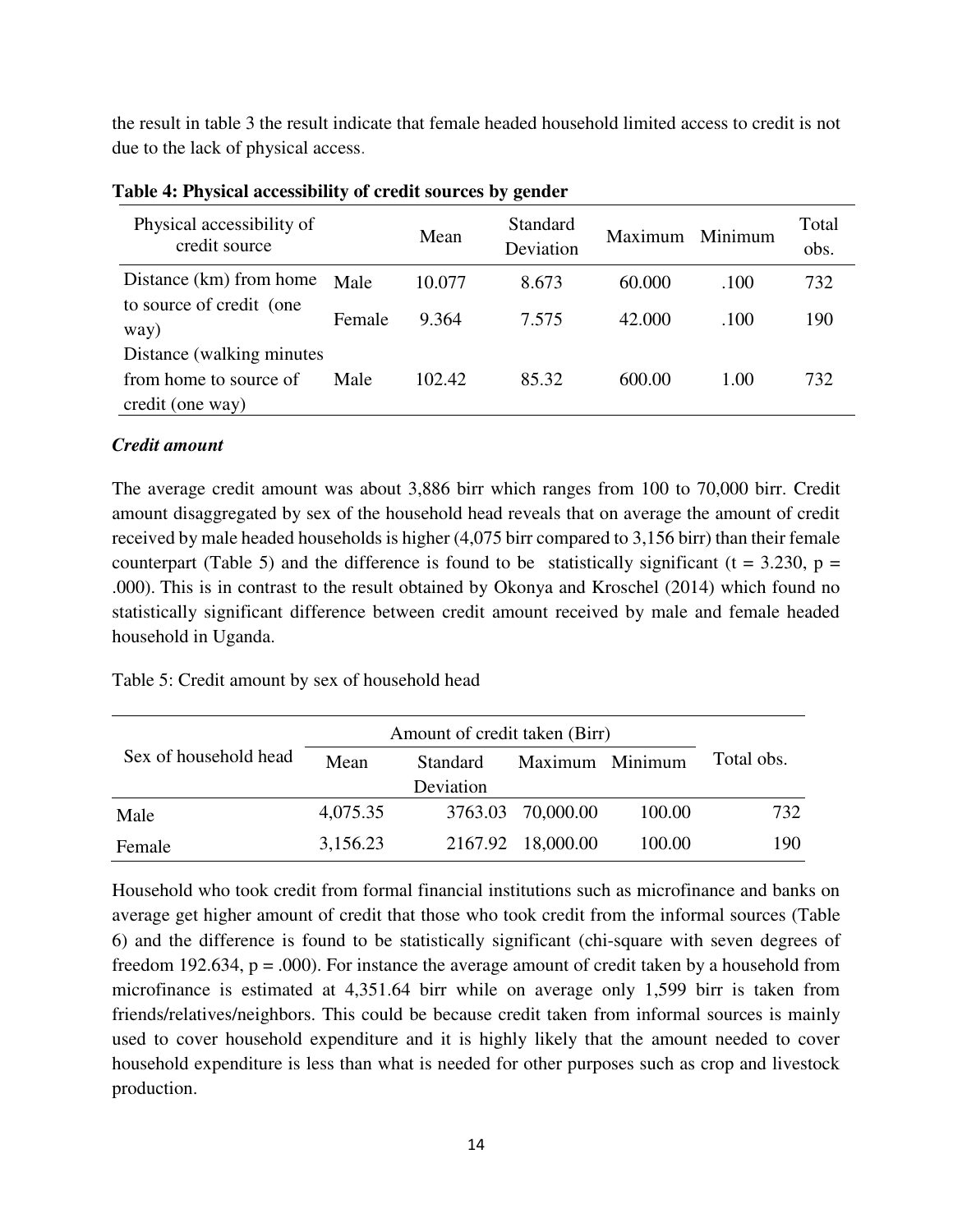| Source of credit            | Mean     | <b>Standard</b> | Maximum   | Minimum | Total          |
|-----------------------------|----------|-----------------|-----------|---------|----------------|
|                             |          | Deviation       |           |         | obs.           |
| <b>Banks</b>                | 3,510.00 | 1759.13         | 5,060.00  | 980.00  | $\overline{4}$ |
| Friends/relatives/neighbors | 1,598.90 | 3303.85         | 20,000.00 | 100.00  | 73             |
| Buying traders              | 1,700.00 | 2042.06         | 4,000.00  | 100.00  | 3              |
| Microfinance                | 4,351.64 | 3614.31         | 70,000.00 | 150.00  | 715            |
| Others                      | 2,577.27 | 2198.04         | 10,000.00 | 100.00  | 22             |
| Cooperatives                | 2,181.61 | 1369.15         | 7,000.00  | 300.00  | 70             |
| NGOs                        | 3,605.43 | 2639.81         | 10,000.00 | 500.00  | 21             |
| Government                  | 3,602.14 | 2329.23         | 10,000.00 | 430.00  | 14             |

**Table 6: Credit amount by source of credit** 

On average household spend more on livestock and crop production than on household expenditure (Table 7) and chi square test for association indicates that the difference is statistically significant (chi-square with seven degrees of freedom  $69.526$ ,  $p = .000$ ). For instance households spend about 5,338.24 birr of the credit money on dairy production as compared to 3,111.53 birr on household expenses.

| Purpose the credit is used | Mean     | Standard<br>Deviation |           | Maximum Minimum Total obs. |     |
|----------------------------|----------|-----------------------|-----------|----------------------------|-----|
| Crop production            | 3,816.25 | 4243.93               | 70,000.00 | 100.00                     | 387 |
| Dairy production           | 5,338.24 | 3398.31               | 18,000.00 | 2,000.00                   | 34  |
| Cattle production          | 5,039.87 | 2602.36               | 15,000.00 | 1,000.00                   | 79  |
| Small ruminant production  | 3,212.88 | 1594.58               | 7,000.00  | 500.00                     | 76  |
| Other livestock activities | 3,263.43 | 2509.40               | 8,000.00  | 844.00                     | 7   |
| Household expenditure      | 3,111.53 | 2783.32               | 20,000.00 | 100.00                     | 184 |
| Trading                    | 4,630.80 | 3601.86               | 20,000.00 | 300.00                     | 88  |
| Others                     | 4,167.91 | 2303.17               | 10,000.00 | 200.00                     | 67  |

**Table 7: Amount of credit used for different purpose** 

As a form of risk sharing strategy some credit institutions adopt a group lending scheme where only one member of the group gets the credit at a time. The other members receive credit only after the first one repaid. In this regard the data indicates 479 households which account about 52% get their credit through group lending scheme. Consistence to other studies (Lehner, 2009) the average loan amount is higher for group lending (3,993 birr 3,621 birr).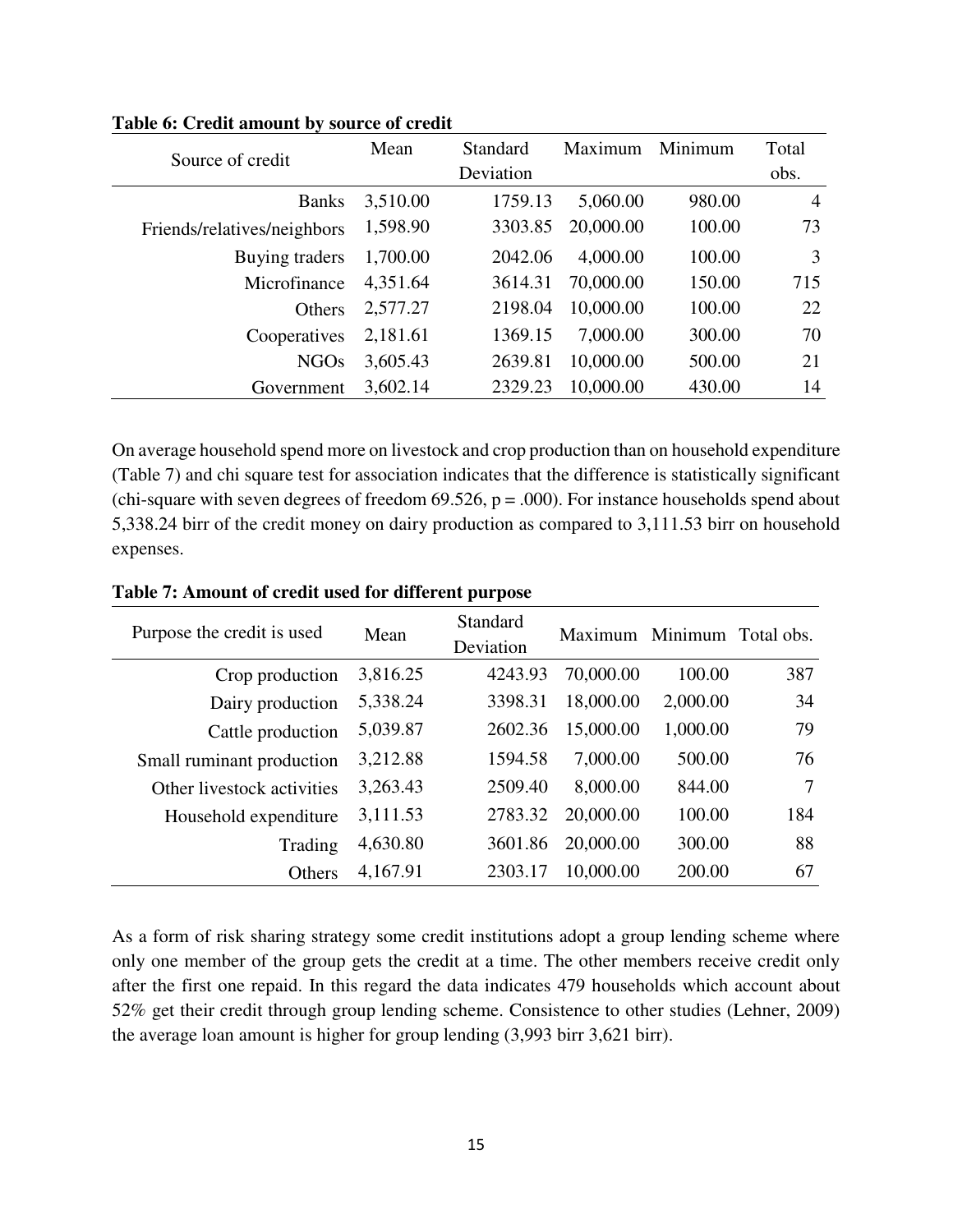# *Credit term and interest rate*

Households on average has 13.60 months to repay their debt (Table 8). The term of credit seam to differ for male and female headed households (13.41 for male and 14.33 for female). However test result shows that the difference is not statistically significant  $(t=1.315, p=.189)$ . The result further reveals that 109 households which account about 12% had to pay back their debt within 6 months. In most cases smallholders have to wait more than more than 6 months before getting any retune on their investment in agricultural activities. Thus a farmer who is required to pay their loan within 6 months has very limited option on which he/she could use the credit.

|                                |        | Mean  | Standard<br>Deviation | Minimum | Maximum Total obs. |     |
|--------------------------------|--------|-------|-----------------------|---------|--------------------|-----|
|                                | Male   | 13.41 | 8.63                  | 1.00    | 60.00              | 732 |
| Terms of credit                | Female | 14.33 | 8.65                  | 1.00    | 60.00              | 190 |
| (months)                       | Total  | 13.60 | 8.64                  | 1.00    | 60.00              | 922 |
|                                | Male   | 13.67 | 6.69                  | .00     | 50.00              | 732 |
| Annual interest<br>rate $(\%)$ | Female | 13.47 | 7.14                  | .00     | 50.00              | 190 |
|                                | Total  | 13.63 | 6.78                  | .00     | 50.00              | 922 |

## **Table 8: Term of credit and interest rate**

The average interest rate was found to be 13.63% and ranges from 0% to 50% (Table 8). Zero interest rate is not uncommon in rural setting where farmers revert to family or friend for credit with no interest rate. On the other hand it is conceivable that significantly higher interest rate such as 50% is charged by informal sources. It should be noted that a higher interest rate has similar effect as short term of credit. As a result borrower who face higher interest rate have an incentive to use the credit on activities that guarantee quick return such as petty trade.

# *Purpose and use of credit*

Crop production is the primary reason for taking credit for the majority of the sample households (316 out of 922) followed by livestock production which account about 30.4% (280) of our sample households (Table 9). On the other hand the gender disaggregated data shows that 37.8% of female and 28.4% of male headed households took credit for livestock production such as dairy production, cattle fattening and production, small ruminant production apiculture and poultry production. This indicates that compared to male female headed households prefer to use the credit money on livestock production. This could be because crop production compared to livestock production tend to be more resource (land, capital and labor) intensive and most of the time female headed households in rural setting have less resource endowment (Buvinić and and Gupta, 1997).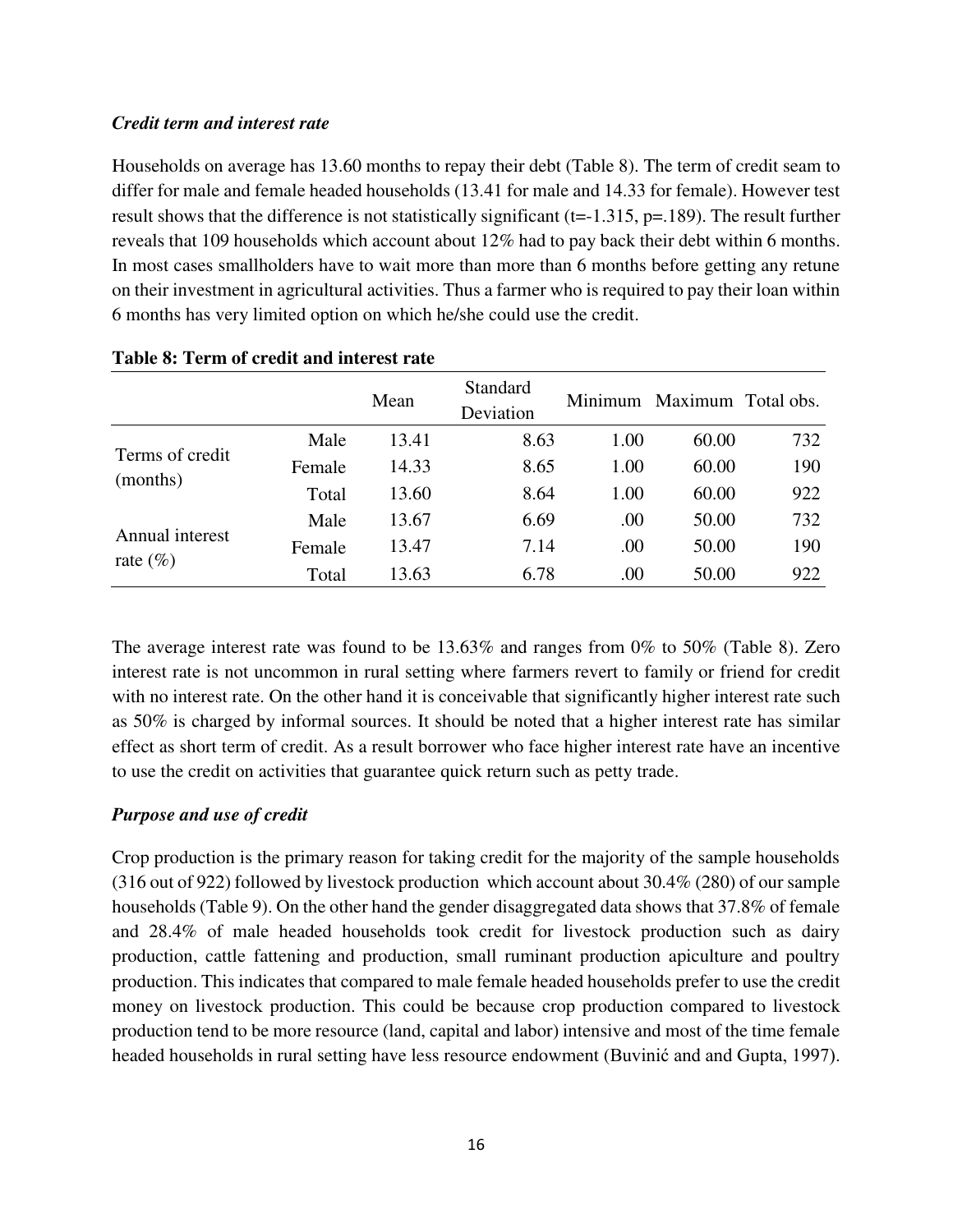|                                | Male |         | Female |          | Total |         |
|--------------------------------|------|---------|--------|----------|-------|---------|
| Purpose the credit is received | Obs. | $\%$    | Obs.   | $\%$     | Obs.  | $\%$    |
| Crop production                | 263  | 35.9%   | 53     | 27.9%    | 316   | 34.3%   |
| Dairy production               | 39   | 5.3%    | 13     | 6.8%     | 52    | 5.6%    |
| Cattle production              | 92   | 12.6%   | 22     | 11.6%    | 114   | 12.4%   |
| Small ruminant production      | 74   | 10.1%   | 32     | 16.8%    | 106   | 11.5%   |
| Other livestock activity       | 3    | $0.4\%$ | 5      | 2.6%     | 8     | $0.9\%$ |
| Household expenditure          | 66   | $9.0\%$ | 18     | 9.5%     | 84    | 9.1%    |
| Trading                        | 61   | 8.3%    | 19     | $10.0\%$ | 80    | 8.7%    |
| Others                         | 134  | 18.3%   | 28     | 14.7%    | 162   | 17.6%   |
| Total                          | 732  | 100.0%  | 190    | 100.0%   | 922   | 100.0%  |

**Table 9: Purpose of for which credit is taken by household head sex.** 

Out of those who took credit during the production season 583 (63.23%) households allocate the credit on agricultural activities such as purchase of input for crop production livestock production (Table 10). On the other hand 184 (20%) utilized the credit to cover household expenditures, 88 (9.5%) make use of the credit money to start small trading business. The remaining 67 households which account about 7.3% spend the credit on different activities other that those mentioned above.

|                            | Male |         | Female |           | Total |         |
|----------------------------|------|---------|--------|-----------|-------|---------|
| Purpose the credit is used | N    | $\%$    | N      | $\%$      | N     | $\%$    |
| Crop production            | 326  | 44.5%   | 61     | 32.1%     | 387   | 42.0%   |
| Dairy production           | 26   | $3.6\%$ | 8      | 4.2%      | 34    | 3.7%    |
| Cattle production          | 72   | 9.8%    | 7      | 3.7%      | 79    | 8.6%    |
| Small ruminant production  | 52   | 7.1%    | 24     | 12.6%     | 76    | 8.2%    |
| Other livestock activity   | 2    | $0.2\%$ | 5      | 2.6%      | 7     | $0.8\%$ |
| Household expenditure      | 139  | 19.0%   | 45     | 23.7%     | 184   | 20.0%   |
| Trading                    | 62   | $8.5\%$ | 26     | 13.7%     | 88    | $9.5\%$ |
| Others                     | 53   | $7.2\%$ | 14     | $7.4\%$   | 67    | 7.3%    |
| Total                      | 732  | 100.0%  | 190    | $100.0\%$ | 922   | 100.0%  |

#### **Table 10: Actual credit use by sex of household head**

A further disaggregation of credit use shows that out of those who allocate the credit money for agricultural activities the majority (66.38%) utilized the credit for crop production (387) while 196 households (33.62%) start livestock production with their credit money.

Though about 30.4% of the household intended to use the credit on livestock production (Table 9) only 21.3% of them actually used the credit for that purpose (Table 10). In contrast compared to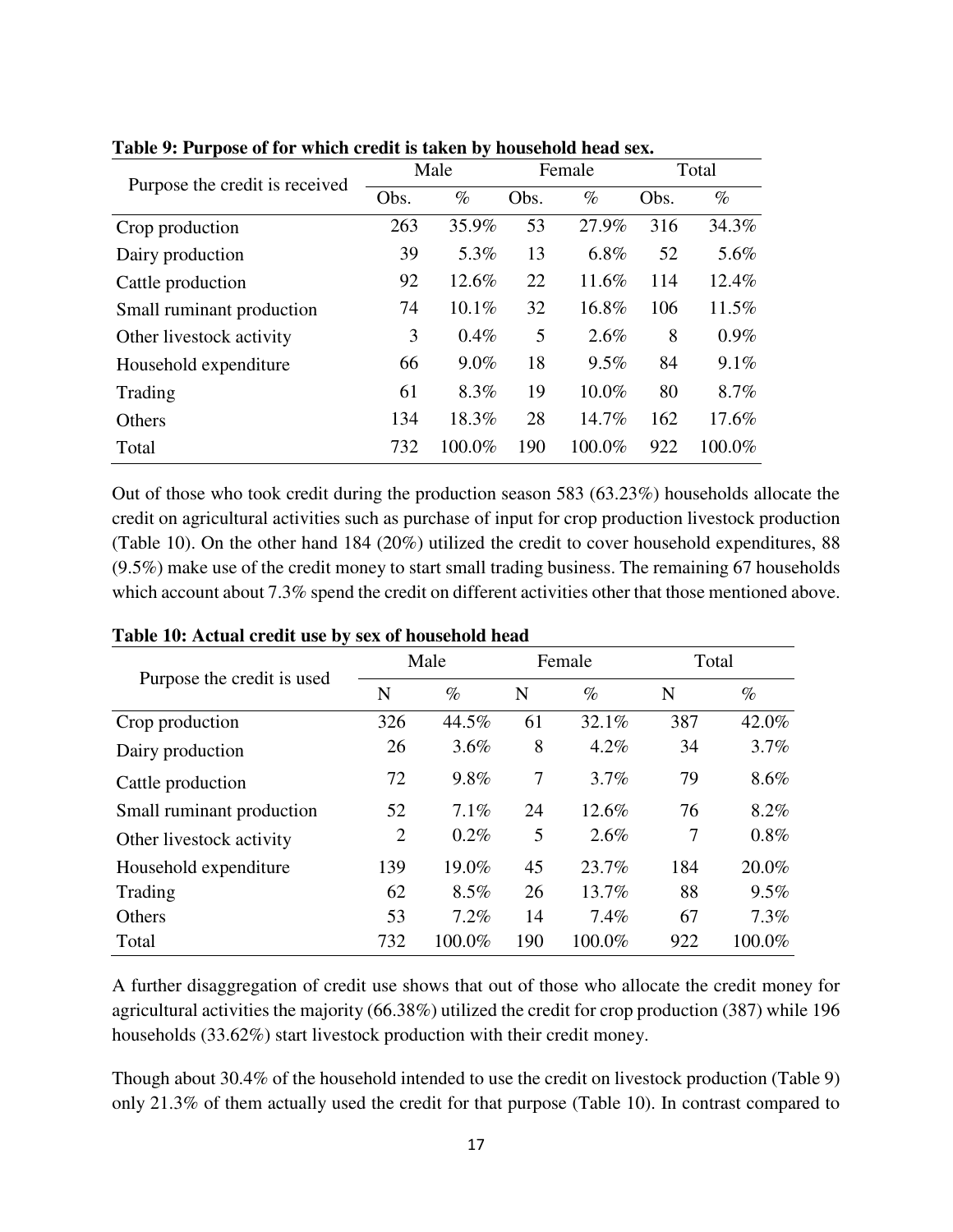those who planned to use the credit for crop production (316 households) higher number of household (387) actually used the credit on crop production. More worryingly however, is that 184 (20%) households used the credit money to cover household expenditure while only 84 (9.1%) planned to use the credit for same purpose. At gender disaggregate level, 139 (19%) male and 45 (23.7%) female headed households used the credit to cover for household expenses such as health, schooling, clothing, and food.

Male and female headed households use the credit money for different activities and the difference was found to be significant ( $p = .000$ , two-tailed Fisher's exact test). However the strength of association was found to be weak (Cramer's  $V = 0.195$ ). For instance compared to female, male headed households are more likely to use credit money on crop production. On the other hand female household head are more likely to use credit on livestock production particular on small ruminant production (12.6% compared to 7.1%) than their male counterpart.

Our data seems to suggest that credit taken from formal sources like bank, microfinance and cooperatives are more likely to be used on productive activities such as crop and livestock production (Table 11). For instance about only 15.2% (109) of those who took credit from microfinance spend the credit money on household expenses whereas about 64.4% (47) and 45.5% (10) of household who took credit from friend/relatives/neighbors and other sources in that order used the money to cover household expenditure (Table 11). This is not surprising because in most cases it is difficult to get credit for household expenses from formal credit sources. As a result those who want to use the credit to cover expenses are more likely to approach informal credit sources such as friends rather than the formal one.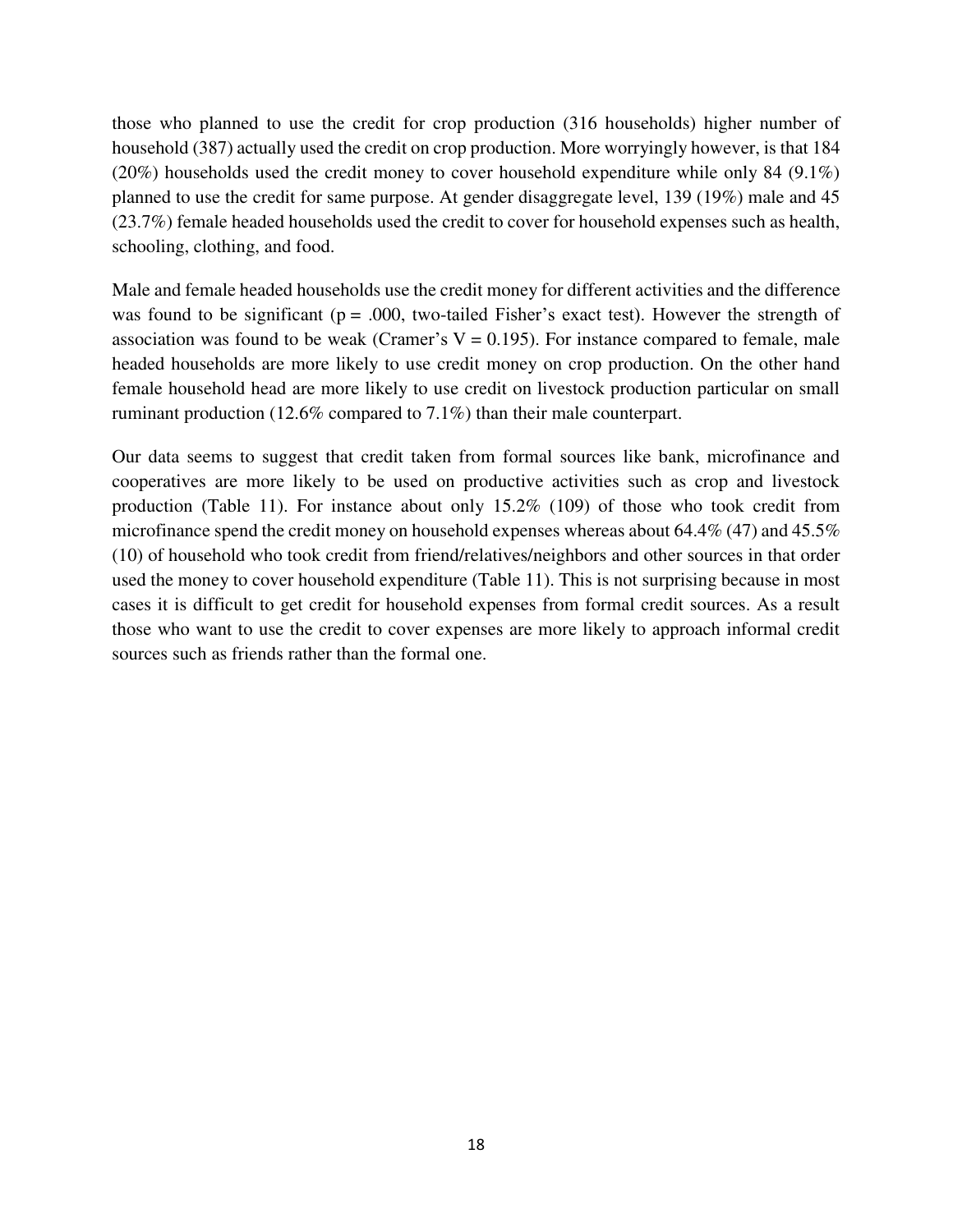| Purpose the<br>credit is used |        | <b>Banks</b>   | Friends/<br>relatives/<br>neighbors | <b>Buying</b><br>traders | Microfinance | Others         | Cooperatives | <b>NGOs</b> | Government |
|-------------------------------|--------|----------------|-------------------------------------|--------------------------|--------------|----------------|--------------|-------------|------------|
| Crop                          | Number | 3              | 15                                  |                          | 314          | $\overline{2}$ | 43           | 6           | 3          |
| production                    | $\%$   | 75.0%          | 20.5%                               | 33.3%                    | 43.9%        | 9.1%           | 61.4%        | 28.6%       | 21.4%      |
| Dairy                         | Number | $\overline{0}$ | $\overline{0}$                      | $\Omega$                 | 28           |                |              |             | 3          |
| production                    | $\%$   | $0.0\%$        | $0.0\%$                             | $0.0\%$                  | 3.9%         | $4.5\%$        | 1.4%         | 4.8%        | 21.4%      |
| Cattle                        | Number | $\theta$       | 2                                   | $\Omega$                 | 73           | $\Omega$       | 2            |             |            |
| production                    | $\%$   | $0.0\%$        | 2.7%                                | $0.0\%$                  | 10.2%        | $0.0\%$        | 2.9%         | 4.8%        | 7.1%       |
| Small ruminant                | Number | $\Omega$       | $\overline{2}$                      | $\Omega$                 | 57           | 4              | 6            | 6           |            |
| production                    | $\%$   | $0.0\%$        | 2.7%                                | $0.0\%$                  | $8.0\%$      | 18.2%          | 8.6%         | 28.6%       | 7.1%       |
| Other livestock               | Number | $\Omega$       |                                     | $\Omega$                 | 3            | $\Omega$       |              |             | 0          |
| activities                    | $\%$   | $0.0\%$        | 1.4%                                | $0.0\%$                  | $0.4\%$      | $0.0\%$        | 1.4%         | $9.5\%$     | $0.0\%$    |
| Household                     | Number |                | 47                                  |                          | 109          | 10             | 11           | 3           | 2          |
| expenditure                   | $\%$   | 25.0%          | 64.4%                               | 33.3%                    | 15.2%        | 45.5%          | $15.7\%$     | 14.3%       | 14.3%      |
| Trading                       | Number | $\theta$       | $\overline{2}$                      |                          | 75           | 3              | 3            |             | 2          |
|                               | $\%$   | $0.0\%$        | 2.7%                                | 33.3%                    | $10.5\%$     | 13.6%          | $4.3\%$      | $9.5\%$     | 14.3%      |
| Others                        | Number | $\Omega$       | 4                                   | $\Omega$                 | 56           |                | 3            |             | 2          |
|                               | $\%$   | $0.0\%$        | 5.5%                                | $0.0\%$                  | 7.8%         | $9.1\%$        | 4.3%         | $0.0\%$     | 14.3%      |

**Table 11: Purpose the credit is used for by source of credit.**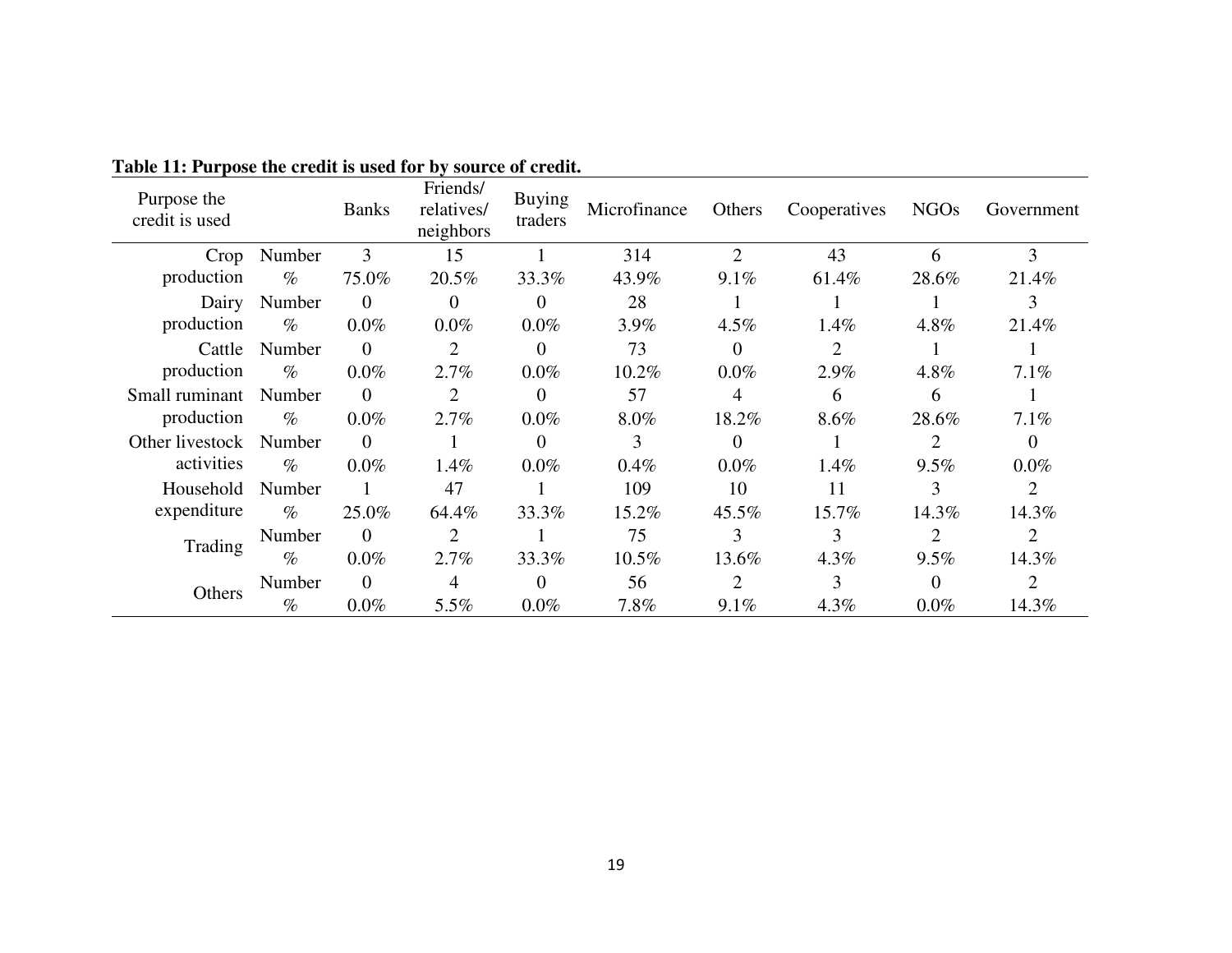Comparing the purpose of the credit with that of the actual use of credit reveals that about 228 (168 male and 60 female headed) households did not use the credit money for the intended purpose (Table 12). This account 24.7% (23% of male and 31.6% of female headed) of households that took credit during the production season. A test for relationship between credit diversion and sex of household head indicate was found to be statistically significant (chi-square with one degree of freedom  $= 6.033$ ,  $p = 0.014$ ). This indicates that female household heads are more likely to engage in credit diversion behavior. This could be because in the literature credit diversion is associated with lack of sustainable incomes (Behrouz, Y. M, et.al (2012) and in rural setting female household heads have less access to income generating activities that their male counterpart (de Janvry and Sadoulet, 2001; FAO, 1990).

| <b>Table 12: Credit diversion by sex of household head</b> |                |      |        |        |        |            |           |  |  |
|------------------------------------------------------------|----------------|------|--------|--------|--------|------------|-----------|--|--|
|                                                            |                | Male |        | Female |        | Total      |           |  |  |
|                                                            |                | Obs  | $\%$   | Obs    | $\%$   | <b>Obs</b> | $\%$      |  |  |
| Credit is diverted                                         | N <sub>o</sub> | 168  | 23.0%  | 60     | 31.6%  | 228        | 24.7%     |  |  |
|                                                            | Yes            | 564  | 77.0%  | 130    | 68.4%  | 694        | 75.3%     |  |  |
|                                                            | Total          | 732  | 100.0% | 190    | 100.0% | 922        | $100.0\%$ |  |  |

## **Table 12: Credit diversion by sex of household head**

As shown in table 13 proportion of household that use the credit for unintended purpose seem to differ by source of credit. However test for relationship between credit diversion and source of credit is moderately significant with weak association ( $p = .083$ , two-tailed Fisher's exact test Cramer's  $V = 0.110$ ).

|                             | Credit is diverted |       |                |       |  |  |  |
|-----------------------------|--------------------|-------|----------------|-------|--|--|--|
| Source of credit            | Yes                | $\%$  | N <sub>o</sub> | $\%$  |  |  |  |
| <b>Banks</b>                | $\overline{2}$     | 50.0% | $\overline{2}$ | 50.0% |  |  |  |
| Friends/relatives/neighbors | 10                 | 13.7% | 63             | 86.3% |  |  |  |
| Buying traders              | 1                  | 33.3% | $\overline{2}$ | 66.7% |  |  |  |
| Microfinance                | 189                | 26.4% | 526            | 73.6% |  |  |  |
| Other sources               | 3                  | 13.6% | 19             | 86.4% |  |  |  |
| Cooperatives                | 13                 | 18.6% | 57             | 81.4% |  |  |  |
| <b>NGOs</b>                 | 5                  | 23.8% | 16             | 76.2% |  |  |  |
| Government                  | 5                  | 35.7% | 9              | 64.3% |  |  |  |

#### **Table 13: Credit diversion by source of credit**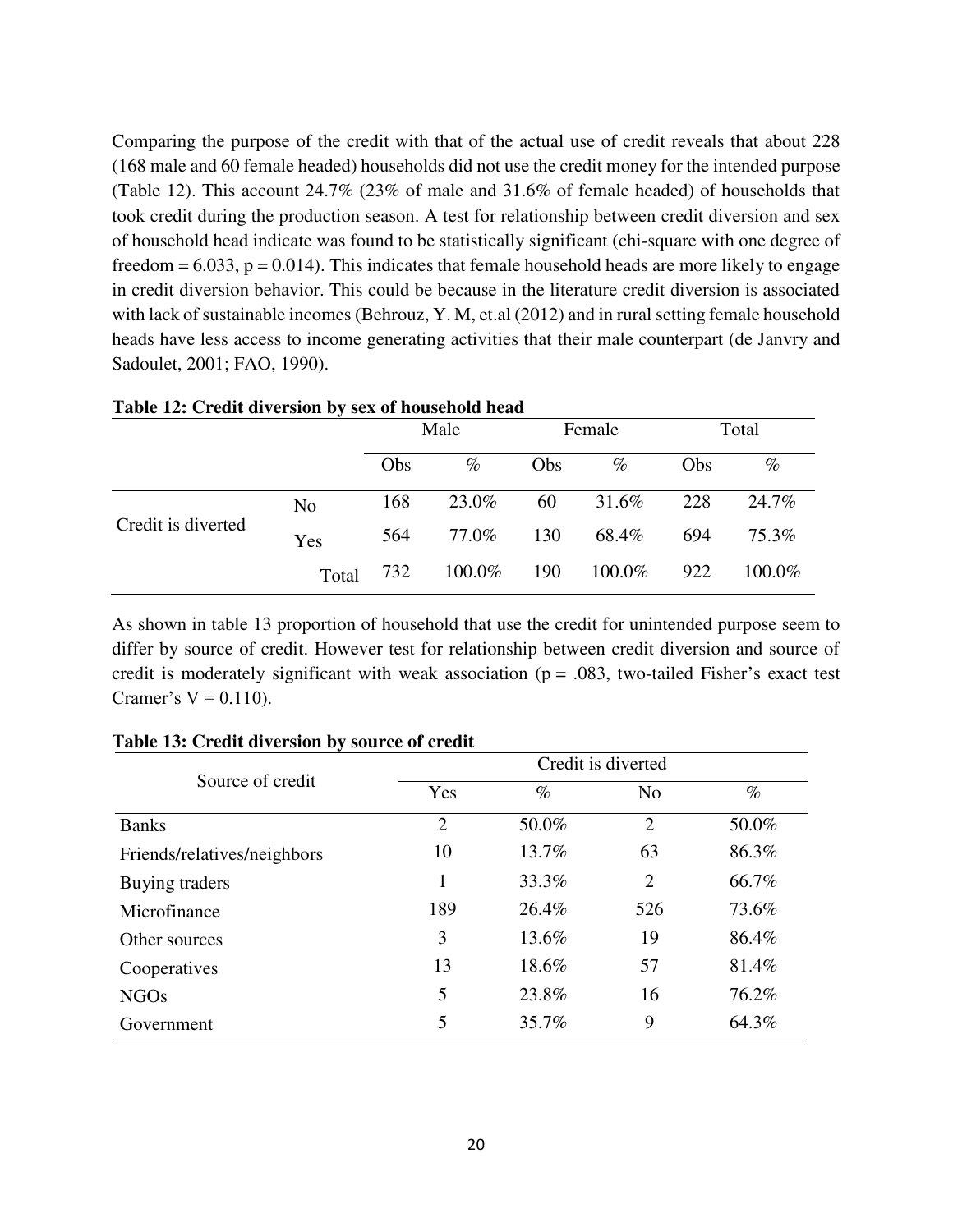The implication is that irrespective of the source of the credit about a quarter allocate the credit money for activities other than its intended purpose. This is discontenting because most credit institutions extends credit based on the purpose of the credit and use of credit for unintended purpose may hamper households' ability to pay back their loan which decreased their credit rating in the future.

Table 14 presents the relationship between credit diversion and who among the households took credit. Credit received by other household member except household head, spouse or head and spouse jointly is more likely (38.5% compared to 24.7%) to be allocated for activities other than its intended purpose (table 7). However, chi square test of associations reveals that credit diversion in our sample does not differ significantly among who received the credit (chi-square with six degrees of freedom 2.093,  $p = .553$ ).

| Household member that |     |       |                |        |           |
|-----------------------|-----|-------|----------------|--------|-----------|
| received credit       | Yes | $\%$  | N <sub>0</sub> | $\%$   | Total Obs |
| Head only             | 147 | 25.5% | 430            | 74.5%  | 577       |
| Spouse only           | 27  | 22.9% | 91             | 77.1\% | 118       |
| Head and spouse       | 49  | 22.9% | 165            | 77.1\% | 214       |
| Others                | 5   | 38.5% | 8              | 61.5%  | 13        |
| Total                 | 228 | 24.7% | 694            | 75.3%  | 922       |

#### **Table 14: Credit diversion by household group that received credit**

#### **Econometric result**

Farmers' decision of whether to allocate the credit for livestock production is modeled as a three stage decision problem. Use of credit for livestock production is modeled as a probit equation. However this is preceded by two probit selection equations namely the decision to take credit and once decided to take credit whether to use the credit money for agricultural activities. To fully identify the model exclusion restriction were applied to the two selection equations. Distance to the credit source is expected to affect the decision to take credit or not but does not affect farmers decision on how to use the credit. Similarly access to agricultural extension, distance to agricultural market and access to irrigation are expected to affect primarily farmers' decision of whether to allocate the credit for agricultural activities.

The model assumes a nonzero correlation among the three error terms in EQ (1). To test the assumption a restricted model is estimated by setting the correlation among the error term zero and LR test is conducted. With chi2 of  $13.37$  (P<0.01) the null hypothesis of zero correlation among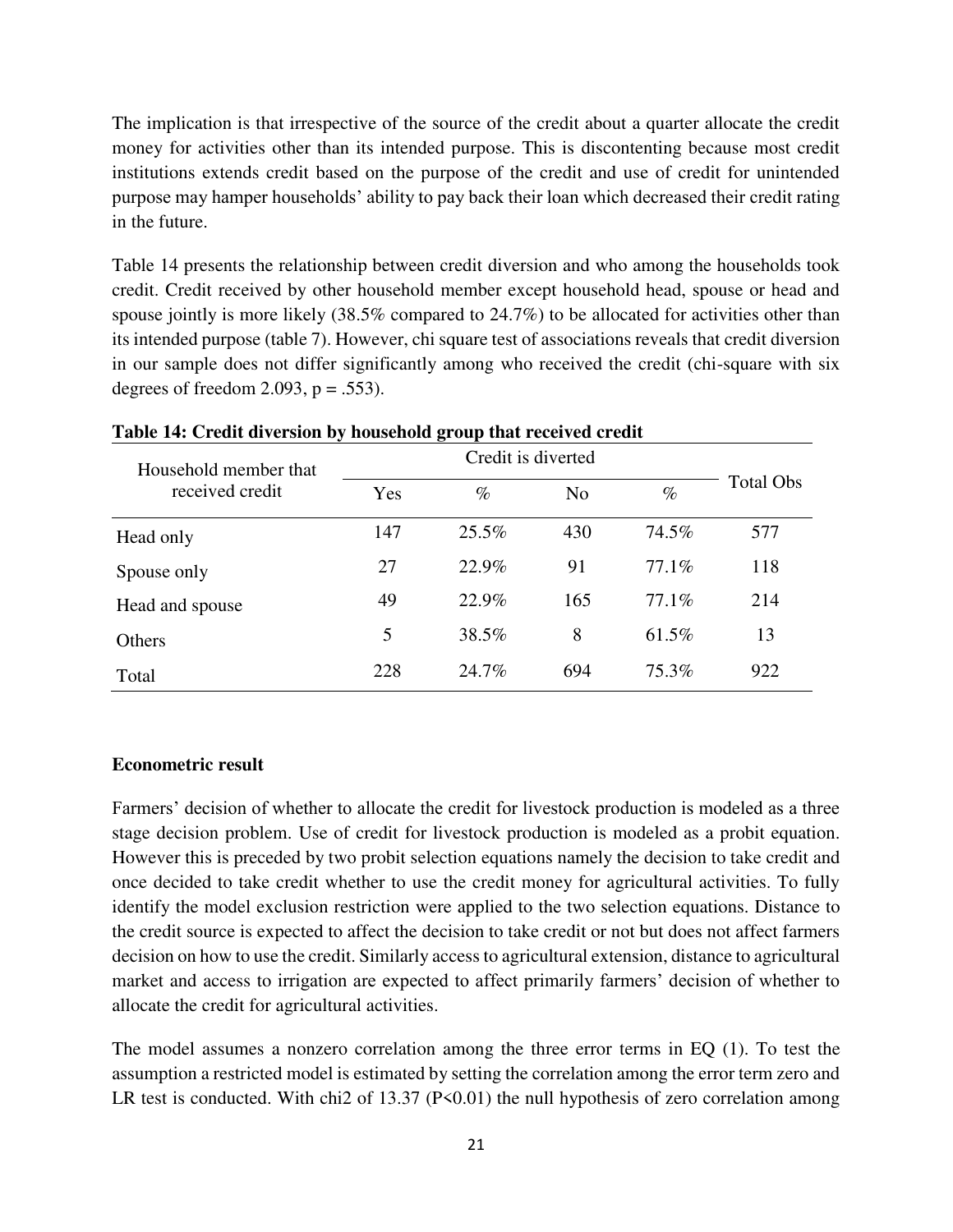the error terms is rejected. In fact the result from table 15 indicates that  $\rho_{12}$  and  $\rho_{23}$  are statistically different from zero at 5% and 1% significant level. These tests suggest that the trivariate probit model with double sample selection is appropriate and failing to account the two sample selection bias would result in wrong inference.

| Mixed-process regression      |                                               |                    |                 |                | Number of obs<br>$=$<br>1305<br>201.17<br>LR chi2(38)<br>$=$ |                         |  |  |
|-------------------------------|-----------------------------------------------|--------------------|-----------------|----------------|--------------------------------------------------------------|-------------------------|--|--|
| Log likelihood = $-1639.3491$ |                                               |                    |                 |                | Prob > chi2<br>$\quad =$                                     | 0.0000                  |  |  |
|                               | Coef.                                         | Std. Err.          | Ζ               | P >  z         | [95% Conf. Interval]                                         |                         |  |  |
| cruse 1                       |                                               |                    |                 |                |                                                              |                         |  |  |
| hhsex                         | $-.1672535$                                   | .1643237           | $-1.02$         | 0.309          | $-.4893221$                                                  | .154815                 |  |  |
| hhysch                        | .0134813                                      | .0185568           | 0.73            | 0.468          | $-.0228893$                                                  | .0498519                |  |  |
| hhage                         | .004649                                       | .0055676           | 0.84            | 0.404          | $-.0062633$                                                  | .0155613                |  |  |
| lando ha                      | $-.3846425**$                                 | .1026623           | $-3.75$         | 0.000          | $-.5858569$                                                  | $-.1834282$             |  |  |
| lando ha2                     | .021044 ***.0069783                           |                    | 3.02            | 0.003          | .0073668                                                     | .0347211                |  |  |
| tdratio                       | .0515435                                      | .071311            | 0.72            | 0.470          | $-.0882235$                                                  | .1913106                |  |  |
| aequive                       | .0392777                                      | .0480932           | 0.82            | 0.414          | $-.0549832$                                                  | .1335386                |  |  |
| hhwealth                      | $1.63e-06$                                    | $1.05e-06$         | 1.55            | 0.121          | $-4.28e-07$                                                  | $3.69e - 06$            |  |  |
| knowinfol                     | .4318239 ***. 1233257                         |                    | 3.50            | 0.000          | .1901099                                                     | .6735379                |  |  |
| hhdistawr                     | $-.0014094$                                   | .0010039           | $-1.40$         | 0.160          | $-.003377$                                                   | .0005583                |  |  |
| hhdistlm                      | $-.0001782$                                   | .0008575           | $-0.21$         | 0.835          | $-.0018589$                                                  | .0015025                |  |  |
| tglptlu                       | $-.3860054$                                   | .531976            | $-0.73$         | 0.468          | $-1.428659$                                                  | .6566484                |  |  |
| cons                          | $-.9114492**$                                 | .3834125           | $-2.38$         | 0.017          | $-1.662924$                                                  | $-.1599745$             |  |  |
| cruse a                       |                                               |                    |                 |                |                                                              |                         |  |  |
| hhsex                         | .2237925*                                     | .1164921           | 1.92            | 0.055          | $-.0045277$                                                  | .4521128                |  |  |
| hhysch                        | $-.0139119$                                   | .0142211           | $-0.98$         | 0.328          | $-.0417847$                                                  | .0139609                |  |  |
| hhage                         | .0025895                                      | .0043871           | 0.59            | 0.555          | $-.0060089$                                                  | .011188                 |  |  |
| lando ha                      | .1788838**                                    | .0637691           | 2.81            | 0.005          | .0538987                                                     | .3038689                |  |  |
| lando ha2                     | $-.0093597*$                                  | .0054564           | $-1.72$         | 0.086          | $-.020054$                                                   | .0013346                |  |  |
| tdratio                       | $.0963229*$                                   | .0569893           | 1.69            | 0.091          | $-.0153741$                                                  | .20802                  |  |  |
| aequive                       | $-.0071995$                                   | .0372082           | $-0.19$         | 0.847          | $-.0801263$                                                  | .0657273                |  |  |
| hhwealth                      | $-8.74e-07$                                   | 7.13e-07           | $-1.23$         | 0.220          | $-2.27e-06$                                                  | $5.24e-07$              |  |  |
| hhdism a                      | $-.0001055$                                   | .000784            | $-0.13$         | 0.893          | $-.0016421$                                                  | .0014312                |  |  |
| hhext $a$                     | .4185926 *** .1239687                         |                    | 3.38            | 0.001          | .1756184                                                     | .6615668                |  |  |
| irraccess                     | .3487521*<br>$-.0868093**$                    | .18555<br>.0400271 | 1.88<br>$-2.17$ | 0.060<br>0.030 | $-.0149192$<br>$-.1652609$                                   | .7124235<br>$-.0083577$ |  |  |
| agridens  <br>hhdistawr       | $-.0019115**$                                 | .0007921           | $-2.41$         | 0.016          | $-.0034639$                                                  | $-.0003591$             |  |  |
| cons                          | $-.0692325$                                   | .2942315           | $-0.24$         | 0.814          | $-.6459156$                                                  | .5074506                |  |  |
|                               |                                               |                    |                 |                |                                                              |                         |  |  |
| credit                        |                                               |                    |                 |                |                                                              |                         |  |  |
| hhsex                         | $-.1073835$                                   | .1096419           | $-0.98$         | 0.327          | $-.3222776$                                                  | .1075106                |  |  |
| hhysch                        | .0050192                                      | .0129848           | 0.39            | 0.699          | $-.0204305$                                                  | .0304689                |  |  |
| hhage  <br>hhaqe $2$          | $.0604955***.0216325$<br>$-.00057***.0002187$ |                    | 2.80<br>$-2.61$ | 0.005<br>0.009 | .0180966<br>$-.0009986$                                      | .1028944<br>$-.0001415$ |  |  |
| lando ha                      | $-.1282402**$                                 | .0533661           | $-2.40$         | 0.016          | $-.2328359$                                                  | $-.0236445$             |  |  |
| lando ha2                     | .0062256                                      | .0053582           | 1.16            | 0.245          | $-.0042763$                                                  | .0167275                |  |  |
| tdratio                       | .0198488                                      | .0490327           | 0.40            | 0.686          | $-.0762536$                                                  | .1159512                |  |  |
| aequive                       | $-.0055127$                                   | .0352602           | $-0.16$         | 0.876          | $-.0746215$                                                  | .063596                 |  |  |
| hhwealth                      | $1.42e-06*$                                   | 7.27e-07           | 1.96            | 0.050          | $-3.09e - 09$                                                | $2.85e-06$              |  |  |
| hhext a                       | .2969779***.0985793                           |                    | 3.01            | 0.003          | .1037659                                                     | .4901899                |  |  |
| hhdistawr                     | $-.0008147$                                   | .0005551           | $-1.47$         | 0.142          | $-.0019027$                                                  | .0002734                |  |  |
| hhmobile                      | .1801007**                                    | .0792352           | 2.27            | 0.023          | .0248026                                                     | .3353987                |  |  |
| hhdismfim                     | $-.0022757***.0005863$                        |                    | $-3.88$         | 0.000          | $-.0034249$                                                  | $-.0011265$             |  |  |
| cons                          | $-1.027152$                                   | .5129666           | $-2.00$         | 0.045          | $-2.032548$                                                  | $-.0217558$             |  |  |
|                               |                                               |                    |                 |                |                                                              |                         |  |  |

**Table 15: Model estimate of factors that affect household's credit allocation decision**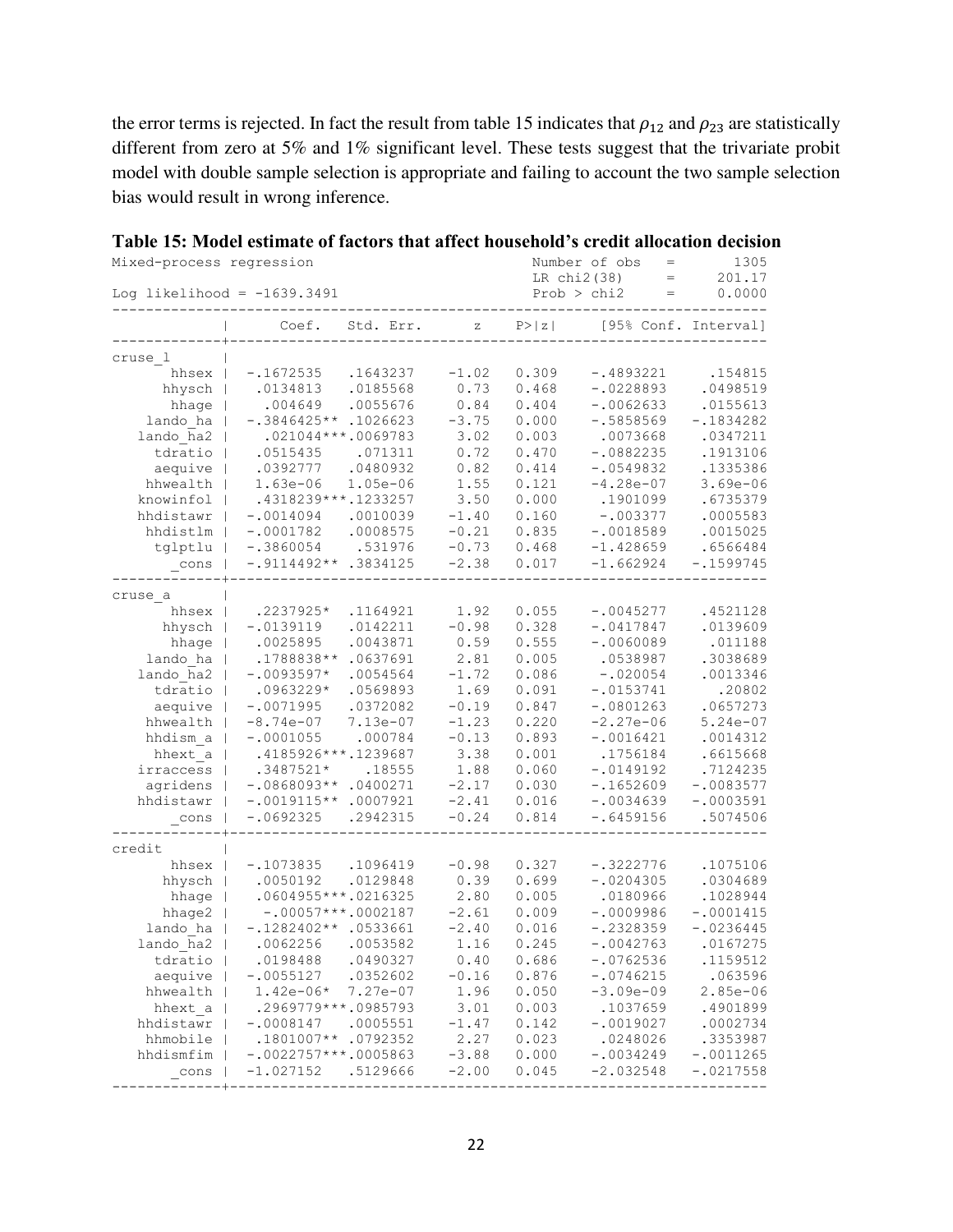| /atanhrho 12  <br>/atanhrho 13  <br>/atanhrho 23                             | .9580738<br>$-.1223744$<br>$-.7520627$                           | .5199564<br>.3879425<br>.3459666 | 1.84<br>$-0.32$<br>$-2.17$ | 0.065<br>0.752<br>0.030 | $-.0610219$<br>$-.8827277$<br>$-1.430145$ | 1.97717<br>.6379788<br>$-.0739807$ |  |
|------------------------------------------------------------------------------|------------------------------------------------------------------|----------------------------------|----------------------------|-------------------------|-------------------------------------------|------------------------------------|--|
|                                                                              | rho 12   .7434165<br>rho 13   -.1217672<br>$rho 23   -0.6363779$ | .2325931<br>.3821903<br>.2058581 |                            |                         | $-0609463$<br>$-.7077832$<br>$-0.8916963$ | .9623786<br>.5635218<br>$-.073846$ |  |
| Note: *, ** and *** denote significance at 10%, 5% and 1% level respectively |                                                                  |                                  |                            |                         |                                           |                                    |  |

Likelihood ratio test is reported in table 15. This ratio tests all coefficients in the regression model (except constant) being zero. This test gauges the goodness of fit of the model. With chi2 201.14  $(p \le 0.0001)$ , it can be concluded that the explanatory variables used in the regression model may be appropriate and at least one of the explanatory variables has an effect that is not equal to zero.

#### *Credit market participation*

Table 15 presents the result of the model. The model estimate the parameters for the three equations discussed in EQ (1). For credit market participation equation  $(Y_{1i})$  age of household head was found to be statistically significant  $(P<0.01)$  indicating that older household are more likely to get credit than younger one. As shown in table 15 age square (hhage2) is also statistically significant (P<0.01) implying that age has a non-linear relationship with the independent variable. The negative coefficient for hhage2 indicates that beyond a certain age farmers are less likely to take credit. This could be because as farmers get older beyond 52.25 years they become more risk averse or may not be considered suitable for credit.

Household land holding is also found to be statistically significant (P<0.05) but with opposite direction. Farmer who own large agricultural land are less likely to get credit. This could be because the land tenure system in Ethiopia does not allow land to be taken as collateral thus farmers with large land holding does not necessarily present lesser risk to credit institutions. This is consistent with (Bastin A. and Matteucci N. 2007).

Household wealth has positive and statistically significant effect ( $P \le 0.1$ ) indicating that wealthy farmers are more likely to get credit. This could be because wealthy farmers are attractive choice for credit intuitions as they could easily provide collateral. As expected access to extension service  $(P<0.01)$  and mobile ownership  $(P<0.05)$  which is used as a proxy for access to information are found to have a positive and significant. On the other hand distance to microfinance institutions which is considered as a fixed cost of accessing credit is found to have a negative effect on farmer's access to credit (P<0.01). Those farmers located in remote areas relative to credit institutions are less likely to get credit even if they have a positive demand for credit.

#### *Agricultural and non-agricultural use of credit*

About 63% percent of those who took credit, allocate the credit on agricultural activities. The model result indicates that sex of household head, land ownership, dependency ratio, access to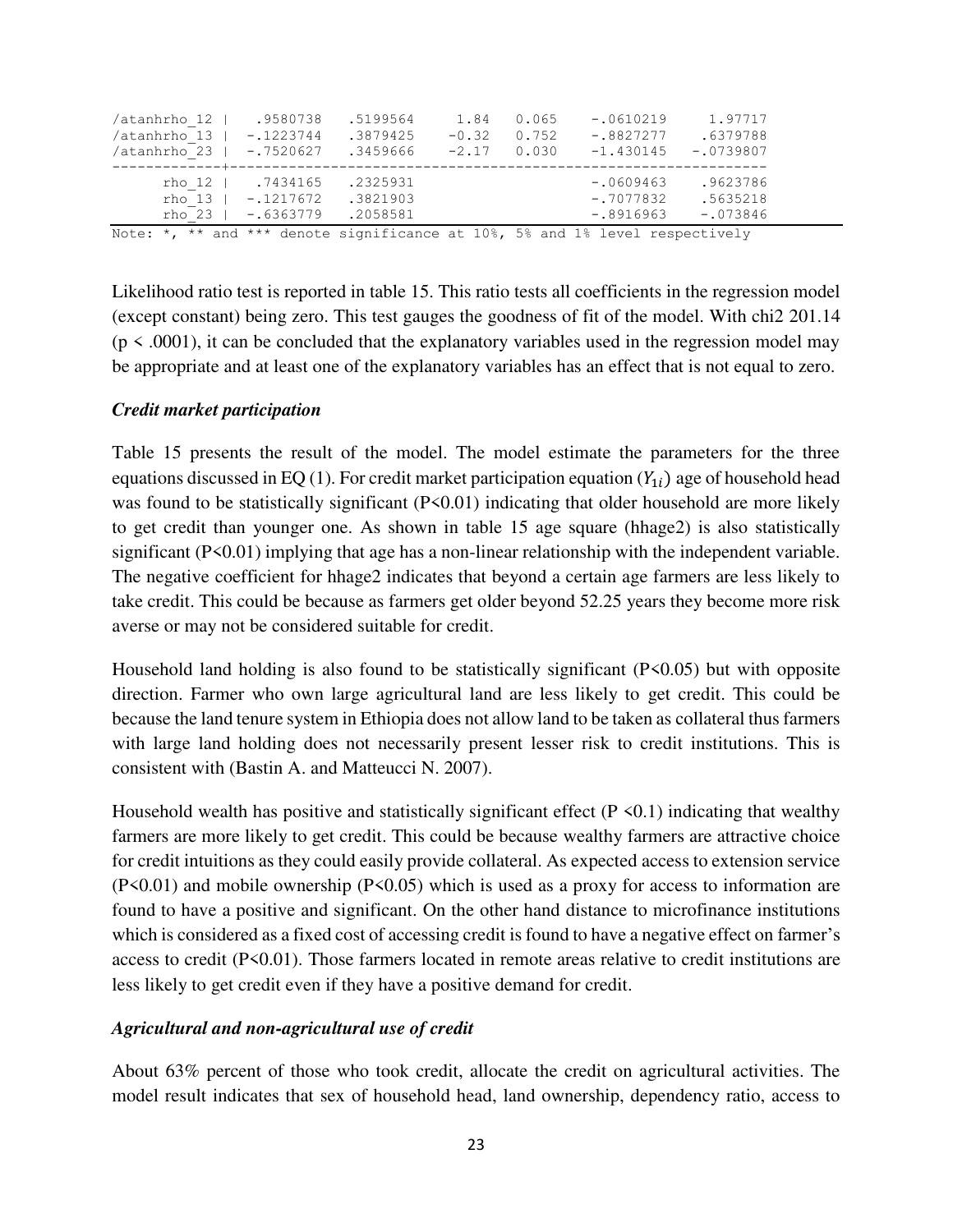extension service and infrastructures such as irrigation water as well as all-weather road and agricultural density have a statistically significant effect on household decision to allocate the credit on agricultural productive activities. As expected land ownership positively affect (P<0.05) the probability of using the credit money on agricultural productive activities (Table 15). This could be because increase in farm size requires more farm inputs which leads to more resource diverted to the farm. However a positive effect of land ownership and a negative effect of land ownership squared (P<0.1) means that for those who own a large amount of land the effect of land ownership is lessened.

The result shows that the wealthier households are less likely they are to allocate credit for agricultural purpose. This could be because as farmers build more wealth they start to move to urban centers and invest on urban real properties or start business.

It is expected that higher dependency ratio means household are more likely to use the credit to cover household consumption. However our result shows that higher dependency ratio increase the probability of using credit for agriculture activities. The dependency ratio is computed by dividing dependents—household member younger than 15 or older than 64--to the workingage household member—those ages 15-64. In Ethiopia rural setting however, young member of household particularly those between 8 and 15 ages contribute to the agricultural labor force in the form of herding. Similarly those older than 64 also actively engage in agricultural activities. Thus household members under 15 years and over 65 years (65+) are not necessarily outside of the labor force which means the usual definition of dependency ratio does not necessarily measure the pressure on productive member of the households. Assess to irrigation  $(P<0.1)$  and extension services (P<0.01) positively affect the probability of using credit on farm activities

In contrast but not surprisingly assess to infrastructure as measured by distance to all-weather road have a negative effect (P<0.05). The result further reveals the higher the agricultural density in the PA the less likely the household to use the credit on agricultural activities (P<0.05). This could be because the livelihoods of households in densely populated areas rely less on farm income. This is further attested by [Ricker-Gilbert,](http://www.sciencedirect.com/science/article/pii/S0306919214000414) J. et.al, (2014) study which found that in Malawi households in densely populated areas increasingly rely on off-farm income.

# *Use of credit for livestock production*

The ultimate objective of this paper is to identify factor that affect household decision to allocate credit for livestock production. After controlling for possible sample selection bias the result indicates that only land ownership and access to extension services on livestock production has a statistically significant. The result shows that household who own a large plot of land are less likely (P<0.05) to allocate the credit for livestock production (Table 15). However the negative effect on the likelihood of utilizing the credit on livestock production decreases for those who own sufficiently large plot of land as indicates by a positive and significant (P<0.01) coefficient of land ownership squared.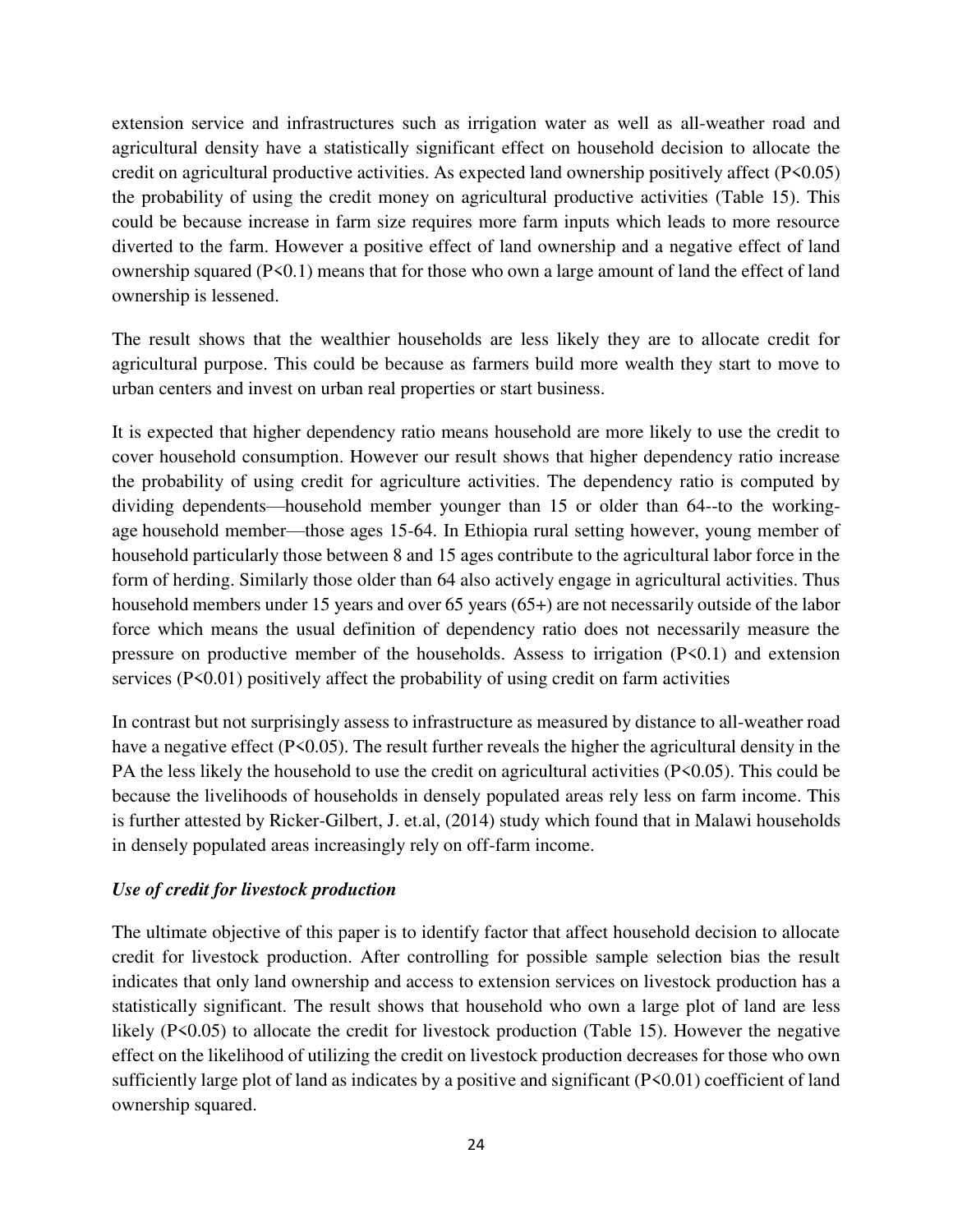In contract access to livestock extension service is found to be highly significant (P<0.001). Those households who have access to extension services particularly on livestock activities are more likely to allocate their credit on livestock production.

# **Conclusion and implication**

By identifying factors that affect household's decision to allocate credit particularly for livestock production, this study tries to fill the knowledge gap of credit allocation by small scale farmers in Ethiopia. The result of this study is expected to enhance the understanding of credit allocation decisions of smallholders in Ethiopia and guide project implementers and lending institutions that works with farmers.

The paper uses a probit model with double selections equations to identify factors that affects farmers' decision to allocate credit for livestock production. Different specification test of the model shows that accounting for the selection bias is a significant improvement to the one that exclude the step wise selection process.

The paper argue that socio-economic and institutional factors are found to have a statistically significant effect on small scale farmers' decisions to allocate credit for livestock production. This has implications for programs and project that aim to improve small scale livestock production. The fact that land ownership has significant and negative influence of farmers decision to allocate credit for livestock production suggest that support services should target those households with small land size. Intuitively this makes senses first those who own large farm size are more likely to engage in crop production and second compared to crop production livestock production requires less land which makes it more appropriate for land scares households.

On the other hand the result shows that access to extension services particularly targeting livestock production has statistically positive effect on farmers' decision to allocate credit for livestock sector. In fact agricultural economist long noted the relationship between of extension services and credit. For instance Berhanu et.al (2006) argued that for extension services to be effective access to credit is important. Those with access to credit would be able to acquire new input and adopt technologies which the extension service entails or requires.

The study shows that a non-negligible proportion of households use the credit on non-productive activities such as to cover household expenditure. This highlight the fact that improving access to credit does not automatically translate into more productive households. Rather there is a need to adopt a ''credit-plus'' approach where credit access should be followed by a focused extension services to ensure proper exploitation of the available opportunities.

Received literature shows that access to credit is associated with improve in livestock productivity. This paper clearly shows the link between access to livestock extension service and household tendency to engage in livestock sector. Thus together with the already existing results the paper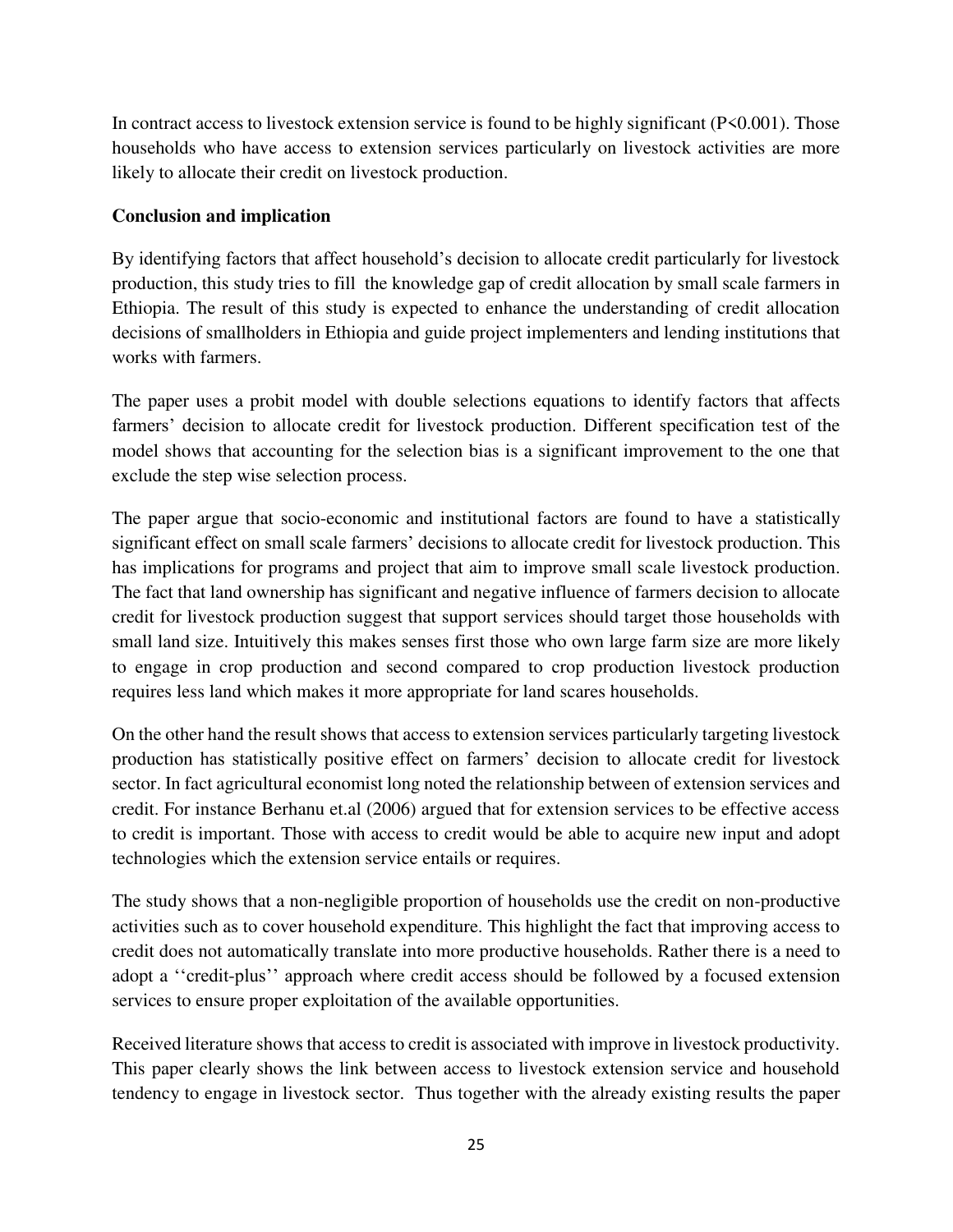shows that it is possible to increase livestock products and productivity by combining improved access to credit with livestock focused extension service.

The paper combined different livestock activities as one. Extending this study by further disaggregating the livestock sectors and understanding farmers' credit allocation decision to specific livestock sector such as dairy, large and small ruminant, apiculture and poultry are areas worth exploring in the future.

#### **Disclosure statement**

The authors declare that no conflict of interest exists in relation to the content of the article.

#### **Acknowledgement**

We are grateful to the Canadian Department of Foreign Affairs, Trade and Development (DFATD) for the financial support. We are also deeply grateful to the many farmers who patiently and willingly responded to our numerous questions.

#### **References**

- Amha W. (2009): "Meeting the Financial Needs of Smallholder Farmers in Ethiopia." Proceedings of the 10th Anniversary of AEMFI, 2009, pp.  $09 - 46$ .
- \_\_\_\_\_\_\_\_(2008): "Value Chain Financing: Changing the Perspective of Providing Financial Services to the Livestock sector in Ethiopia." Proceedings of the 5th Bi-Annual Conference on Microfinance Development in Ethiopia, AEMFI, 2008, pp. 26 – 75.
- Ayele Solomon, Assegid Workalemahu, Jabbar M.A., Ahmed M.M. and Belachew Hurissa. (2003): "Livestock marketing in Ethiopia: A review of structure, performance and development initiatives." Socio-economics and Policy Research Working Paper 52. ILRI (International Livestock Research Institute), Nairobi, Kenya. 35 pp.
- Bastin A. & Matteucci N., (2007) "Financing Coffee Farmers in Ethiopia: Challenges & Opportunities." Savings & Development, No.3 - 2007 - XXXI, pp. 251 - 282.
- Berhanu Gebremedhin, Hoekstra D and Azage Tegegne. (2006): "Commercialization of Ethiopian agriculture: Extension service from input supplier to knowledge broker and facilitator." IPMS (Improving Productivity and Market Success) of Ethiopian Farmers Project Working Paper 1. ILRI (International Livestock Research Institute), Nairobi, Kenya. 36 pp
- Borsch-Supan, A. and V. Hajivassiliou. (1993): "Smooth unbiased multivariate probability simulators for maximum likelihood estimation of limited dependent variable models." Journal of Econometrics 58: 347–368.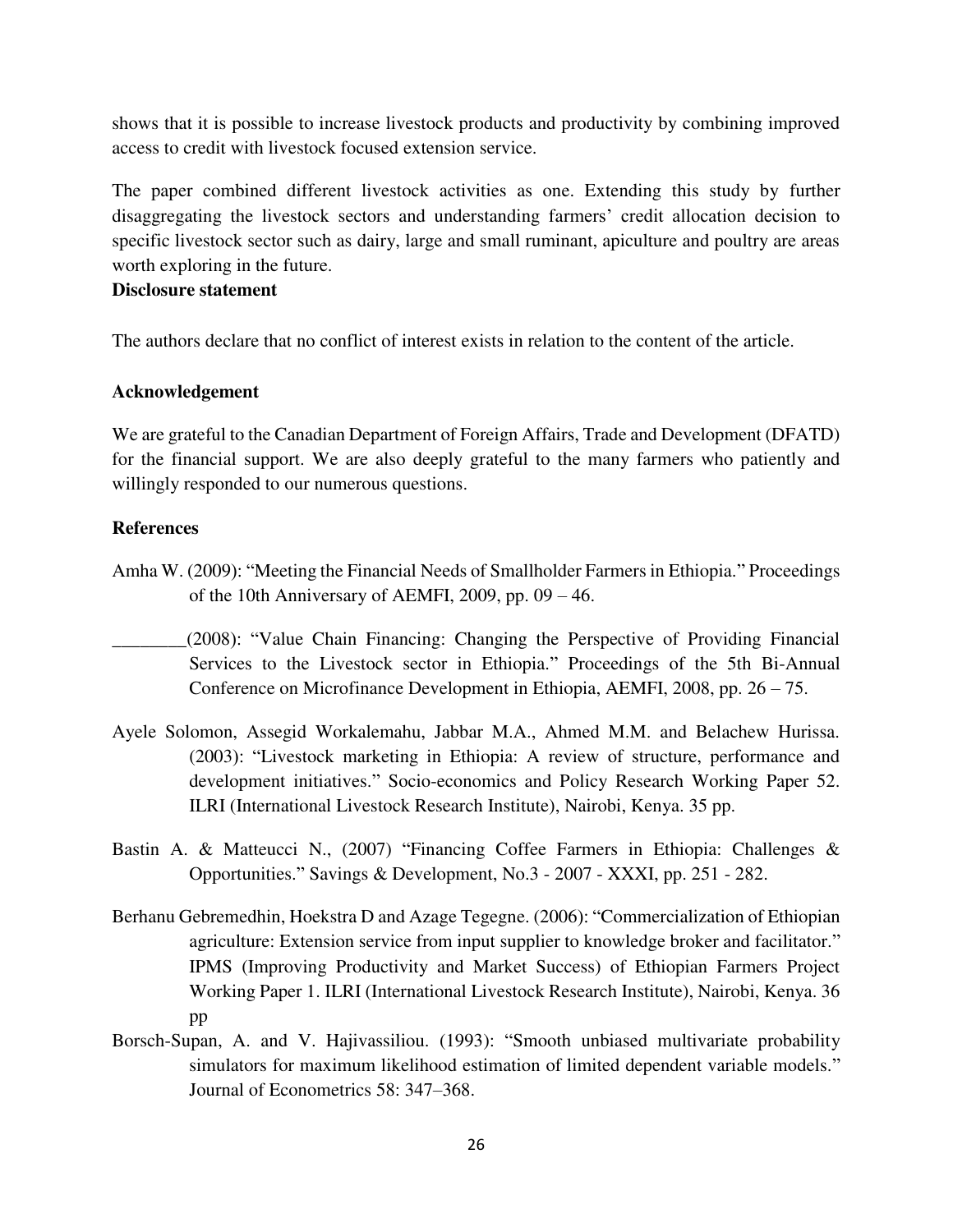- Buvinić, M. and Gupta, R. G. (1997): "Female-Headed Households and Female-Maintained Families: Are They Worth Targeting to Reduce Poverty in Developing Countries?" Economic Development and Cultural Change 45(2) pp. 259-280
- Cappellari and Jenkins, (2006): "Calculation of multivariate normal probabilities by simulation, with applications to maximum simulated likelihood estimation." Stata Journal 6(2): 156-289.
- Carreon V. and Garcia L. J., (2011) "Trivariate Probit with Double Sample Selection: Theory and Application." Centro de Investigación y Docencia Económicas A.C. (CIDI). Álvaro Obregón, México DF, México
- Cheng E., (2007): "The demand for microcredit as a determinant for microfinance outreach evidence from China." Savings & Development, No.3 - 2007 - XXXI, pp. 307 – 334.
- de Janvry A, Sadoulet E (2001): "Income strategies among rural households in Mexico: the role of off-farm activities." World Dev, 29:467–480.
- Dubin, Jeffrey A., and Douglas Rivers. (1990): "Selection Bias in Linear Regression, Logit, and Probit Models." Sociological Methods Research 18(2-3) 360-390. doi: 10.1177/0049124189018002006
- Ethiopian Economics Association (EEA), (2014): Report on the Ethiopian Economy. Addis Ababa
- FAO Women in Agricultural Development (1990): Gender Issues in Rural Food Security in Developing Countries. Rome
- Freeman H.A., S.K. Ehui, M.A. Jabbar. (1998): "Credit constraints & smallholder dairy production in the East African highlands: application of a switching regression model." Agricultural Economics 19 (1998) 33 – 44.
- Gebremedhin, B., Jemaneh, S., Hoekstra, D. and Anandajayasekeram, P. (2012): "A guide to market-oriented extension services with special reference to Ethiopia" IPMS (Improving Productivity and Market Success) of Ethiopian Farmers Project. Nairobi: ILRI.
- Greene, W. H. (2008): Econometric Analysis, 6th ed. Upper Saddle River, NJ: Prentice Hall.
- Hajivassiliou, V. and P. Ruud. (1994): "Classical estimation methods for LDV models using simulation." In Handbook of Econometrics, eds. R. Engle and D. McFadden, vol. IV, 2383–2441. Amsterdam: North-Holland.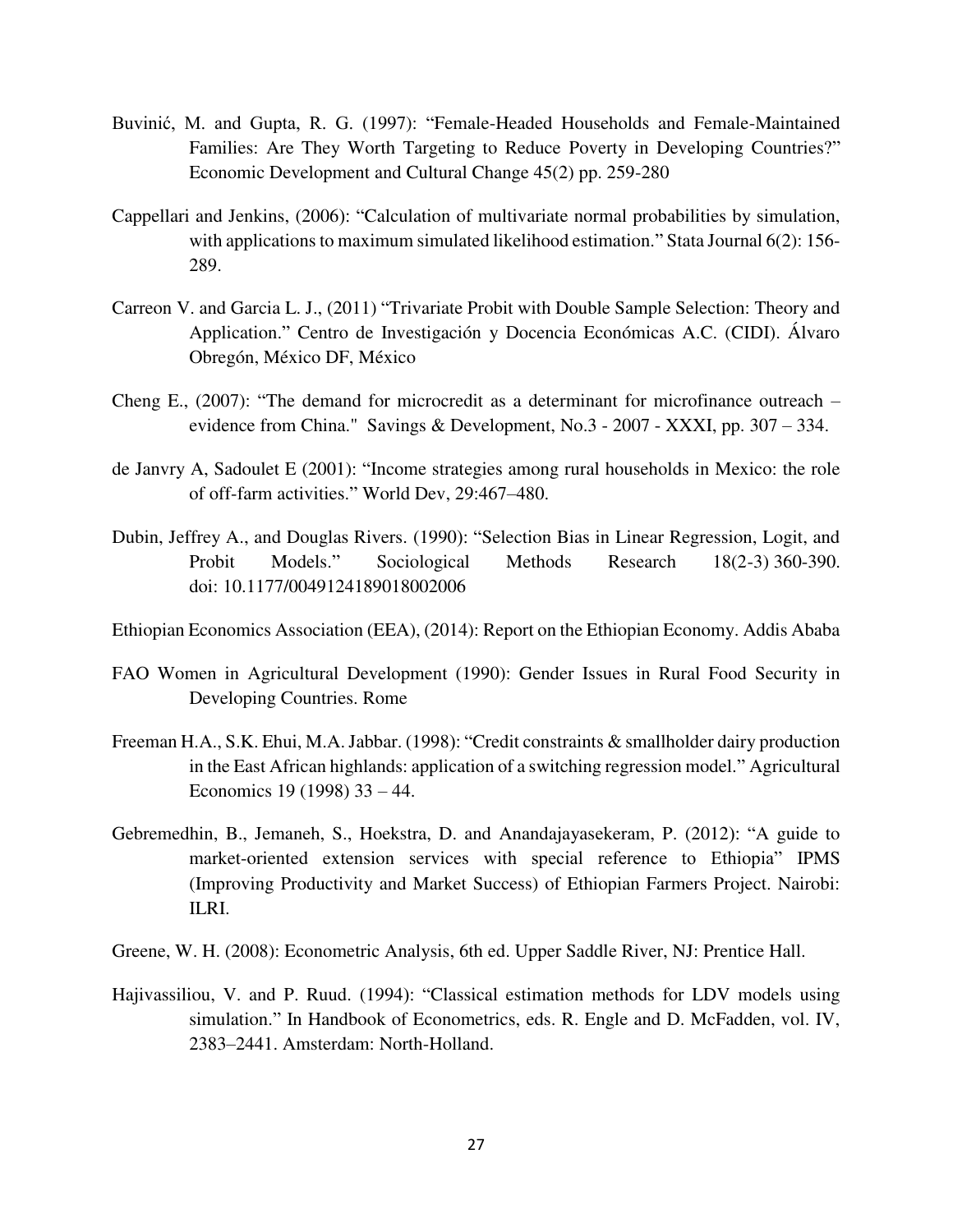- Heckman, James. (1979): "Sample Selection Bias as a Specification Error." Econometrica 47:153– 161.
- Jabbar M.A., S.K.Ehui and R.Von Kaufmann. (2002): "Supply and Demand for Livestock Credit in Sub-Saharan Africa: Lessons for Designing New Credit Schemes." World Development Vol.30, No.6, pp.1029–1042, 2002
- John K. M. Kuwornu, Isaac D. Ohene-Ntow & Samuel Asuming-Brempong. (2012): "Agricultural Credit Allocation and Constraint Analyses of Selected Maize Farmers in Ghana." British Journal of Economics, Management & Trade 2(4): 353-374, 2012.
- Kohansal M.R., Mansoori H. (2009) "Factors affecting loan Repayment Performance of Farmers in Khorasan-Razavi Province of Iran." Paper presented at the Conference on International Research on Food Security, Natural Resource Management and Rural Development, University of Hamburg
- Lehner, Maria (2009): "Group Lending versus Individual Lending in Microfinance." Discussion Paper No. 299 University of Munich.<http://epub.ub.uni-muenchen.de/13255/1/299.pdf>
- Mohammadi Yeganeh Behrouz, Cheraghi Mehdi, Hosseinzadeh Akbar (2012): "An Analysis of Effective Factors on Diversion of Agricultural Credits in Rural Areas: A Case Study of Ghani Bigloo Sub district of Zanjan County." Roosta Va Towse' E 15(2) 37-58.
- National Bank of Ethiopia (NBE) (2014): Annual Report 2013-2014. Addis Ababa
- Oboh VU, Ekpebu ID (2011): "Determinants of formal agricultural credit allocation to the farm sector by arable crop farmers in Benue State," Nigeria. Afr. J. Agric. Res., 6(1): 181- 185.
- Okonya, S. J. and Kroschel, J (2014): "Gender differences in access and use of selected productive resources among sweet potato farmers in Uganda." Agriculture & Food Security, 3:1
- Ricker-Gilbert, Jacob, Charles Jumbe, and Jordan Chamberlin (2014): "The impact of increasing population density on African agriculture and livelihoods: The case of Malawi." Food Policy [48:](http://www.sciencedirect.com/science/journal/03069192/48/supp/C) 114–128
- Roodman, D. (2011): "Estimating fully observed recursive mixed-process models with cmp." Stata Journal 11(2): 159-206.
- Sebopetji T.O. & A. Belete. (2009): "An application of probit analysis to factors affecting smallscale farmers' decision to take credit: a case study of the Greater Letaba Local Municipality in South Africa." African Journal of Agricultural Research Vol. 4 (8), pp. 718-723